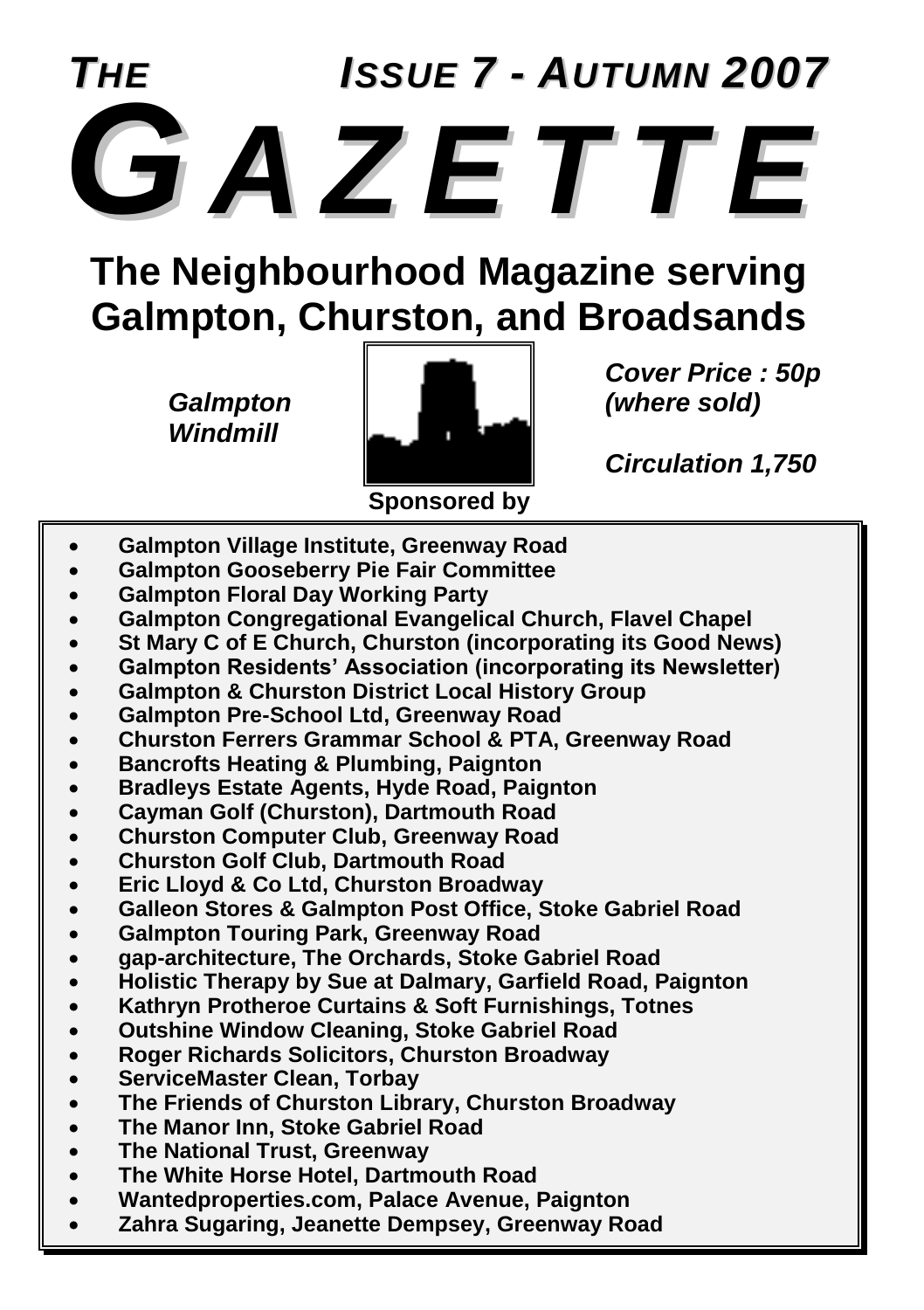## **Magazine Contents**

| <b>Editorial</b><br><b>Galmpton Floral Day 2007</b><br><b>Galmpton Gooseberry Pie Fair</b><br>The Manor Inn<br><b>Galleon Stores &amp; Post Office</b><br><b>Churston Computer Club</b> |                                                                | 3<br>4 & 5<br>6<br>7<br>8<br>9 |
|-----------------------------------------------------------------------------------------------------------------------------------------------------------------------------------------|----------------------------------------------------------------|--------------------------------|
| <b>Galmpton Youth Project</b>                                                                                                                                                           |                                                                | 10                             |
| <b>Galmpton Residents<sup>3</sup></b> Assoc.                                                                                                                                            | Broadsands & Elbury R.A.                                       | 11<br>12                       |
| <b>Churston Ferrers Grammar &amp; PTA</b><br><b>Galmpton Pre-School</b>                                                                                                                 | <b>Music With Mummy</b>                                        | 13                             |
| <b>Galmpton History Group</b>                                                                                                                                                           | <b>Galmpton Village Institute</b>                              | 14                             |
| <b>BOADS Sweet Charity</b>                                                                                                                                                              |                                                                | 15                             |
| The National Trust, Greenway                                                                                                                                                            |                                                                | 16                             |
| <b>Churston with Galmpton Ward</b>                                                                                                                                                      |                                                                | 17                             |
| <b>Galmpton &amp; Churston W.I.</b>                                                                                                                                                     | <b>Church Services</b>                                         | 18                             |
| <b>Organisation Directory</b>                                                                                                                                                           |                                                                | 19                             |
| <b>Diary Dates &amp; Regular Amenities</b>                                                                                                                                              |                                                                | 20 & 21                        |
| <b>Friends of Churston Library</b>                                                                                                                                                      | <b>Cayman Golf</b>                                             | 22                             |
| <b>CFGS Community Fitness Services</b>                                                                                                                                                  |                                                                | 23<br>24                       |
| <b>Churston Golf Club</b>                                                                                                                                                               |                                                                | 25                             |
| <b>Puppy Training Classes</b><br>Zahra Sugaring                                                                                                                                         | Victoria Tolchard Chiropody<br><b>Reflexology in Your Home</b> | 26                             |
| <b>Isabel Mayo Professional Counselling</b>                                                                                                                                             |                                                                | 27                             |
| <b>Holistic Therapy at Dalmary</b>                                                                                                                                                      | <b>Sue Creaton Homeopath</b>                                   | 28                             |
| <b>Roger Richards Solicitors</b>                                                                                                                                                        |                                                                | 29                             |
| <b>Flavel Chapel Newsletter</b>                                                                                                                                                         |                                                                | 30                             |
| Parish of St Mary the Virgin                                                                                                                                                            |                                                                | 31                             |
| <b>St Mary's Church Flower Festival</b>                                                                                                                                                 |                                                                | 32                             |
| Eric Lloyd & Co                                                                                                                                                                         |                                                                | 33                             |
| The White Horse Hotel                                                                                                                                                                   |                                                                | 34                             |
| qap-architecture                                                                                                                                                                        | <b>Galmpton Touring Park</b>                                   | 35                             |
| <b>Bradleys Estate Agents</b>                                                                                                                                                           |                                                                | 36                             |
| <b>Pruners The Regular Gardener</b>                                                                                                                                                     |                                                                | 37                             |
| <b>Outshine Window Cleaning</b>                                                                                                                                                         | <b>Kathryn Protheroe Curtains</b>                              | 38                             |
| <b>Bancrofts Heating &amp; Plumbing</b><br><b>ServiceMaster Clean</b>                                                                                                                   |                                                                | 39<br>40                       |
|                                                                                                                                                                                         |                                                                |                                |

**THE GAZETTE** is free to all residents, and is a non-profit-making publication. It is partly funded by local businesses, but mainly funded by your patronage of village activities, and your subscriptions to local associations.

It is also online at **www.galmptontorbay.org.uk** via *THE GAZETTE* links. Views expressed are not necessarily those of the **Sponsors** or **The Editor**. Please inform **The Editor** of any important errors or omissions.

**Editor: Mike Tate (01803) 844901 gazette@tatewise.co.uk Greenbanks, 5a Greenway Road, Galmpton TQ5 0LR**

**Printer: Gold Print (01803) 845465 gprint@brixhamdevon.co.uk Elberry View, Broadsands, Paignton TQ4 6HS**

**Copy deadline for the next issue is Friday 5th October 2007.**

**Sponsorship and Advertising rate is £25 pro rata per page per issue.**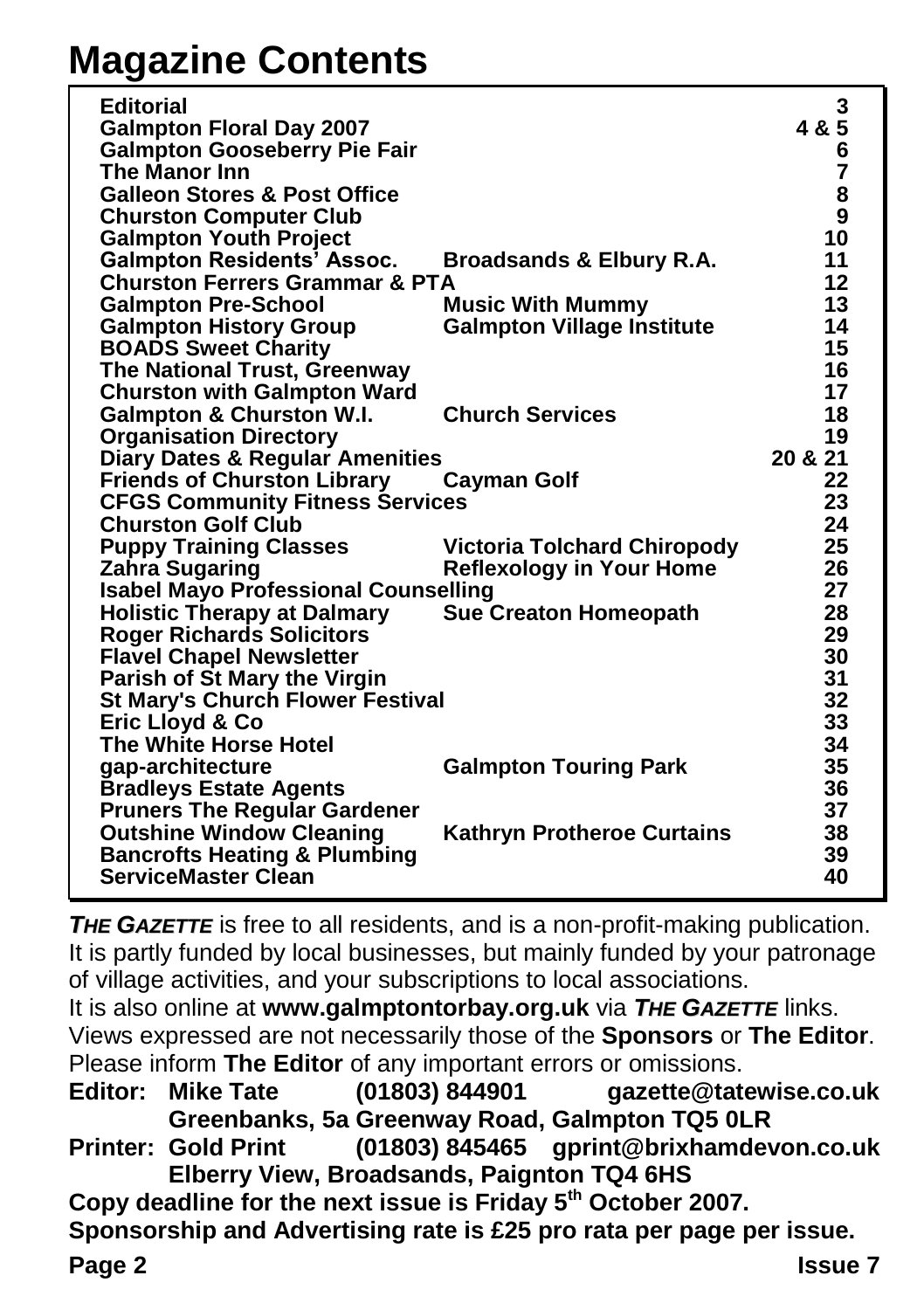## **Editorial**

Welcome to another bumper edition of *THE GAZETTE*, which has **40 pages**, and a circulation of **1,750 copies**. We are now attracting organisations beyond the parish of Churston to advertise their services, although most sponsors are still very local to the area.

### **Blue Waters Delivery Volunteers**

The magazine is now delivered to properties on the **Blue Waters** estate. This has been achieved by a handful of dedicated volunteers, who would much appreciate the assistance of anyone living in the **Blue Waters Drive**, **Broadsands Avenue**, and **Broadsands Park** area.

Delivery of *THE GAZETTE* only involves about an hour of your time, perhaps while walking the dog, and just four times per year. I will provide you with a list of addresses, and a stack of magazines. You do the rest. If you want to help then please contact me by telephone or E-mail as listed opposite.

Remember that this is largely a voluntary publication. I give my time free. The delivery volunteers give their time free. Even many of the sponsors take time to compose a new article for each edition, and only pay enough to cover the printing costs.

### **Dates For Your Diary**

The **Friends of Compass House** are holding another event, this time it is a **Ploughman's Lunch** at **Noon** on **Saturday 18th August** at the Surgery.

**Friends of the Women's Institute** have a **Bring & Buy Coffee Morning** at **10:30 am** on **Saturday 6th October** in the Village Institute Hall.

**Churston & Galmpton Ladies Club** have a **Coffee Morning** in aid of the **Sisters of the Cross** at **10 am** on **Saturday 20th October** in the Barn Hall.

See the **Diary Dates** page for the times of the monthly **Police Surgeries**.

### **Manor Inn Licence Renewal**

There has been concern in the village about the Manor's licence renewal. This was partly due to an unawareness that their drinks licence previously extended to around midnight, although they rarely opened that late, but also that the entertainment licence was being extended to match it, with worries of extra noise and disturbance.

However, the licensing authority reduced the entertainment licence by one hour and imposed conditions on the Manor Inn. Most people I have spoken to are satisfied with this, whilst others are waiting to see what develops.

Hopefully, any issues that arise will be resolved amicably.

**Mike Tate, Editor**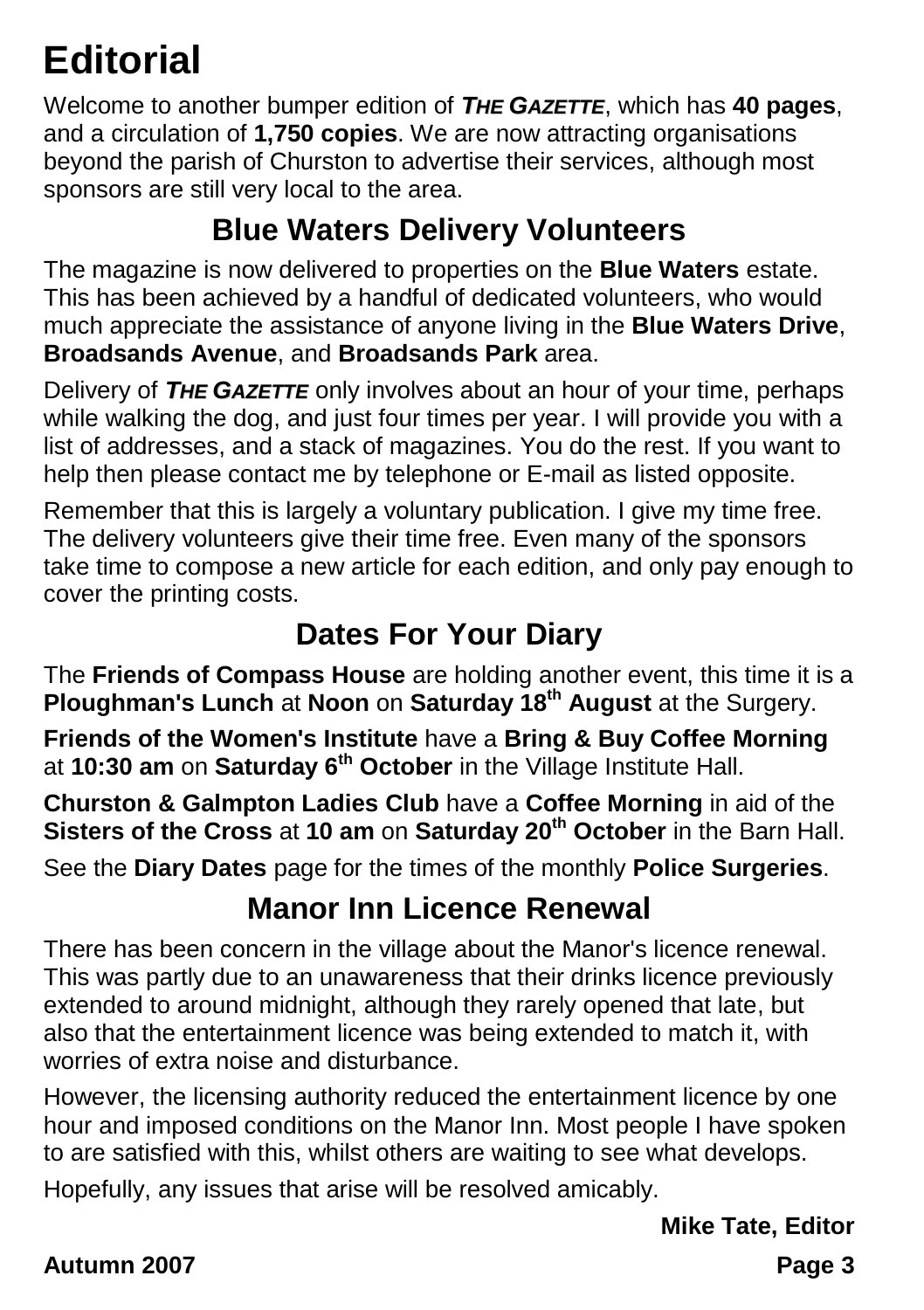## Galmpton Floral Day 2007 **Open Gardens Event Sunday June 10th**

What an out and out success this day was, the village was abuzz. Glorious sunny weather drew the crowds & over two hundred visitors were recorded, a wonderful mix of villagers, locals, and those from far further afield. Ten very different but equally fascinating gardens were open for their delight, to stroll around, admire, discuss and give inspiration. The **Gardeners** deserve the lion's share of praise, this event **IS** them. Gardens such as these do not happen overnight but are the result of months of planning and hard graft and these same Gardeners then spent the whole day 'on duty'! An enormous thanks goes to them for giving so much.

Thanks also to The Galleon Stores for pre-selling Passports, The Manor Inn for hosting the Information Desk, all outlets within the village and beyond who displayed posters or gave media space, Eric Lloyd & Co for their continued generous sponsorship, and of course to all those who came and supported the event. £524 was raised (before expenses) and proceeds will, later in the year, be distributed to village causes.

So successful do we consider our experiment in having the Open Gardens Event as a stand-alone festival in June, we have decided to repeat it this way next year, and have set the date for **Sunday 8th June 2008**.

## **Celebration of Skills Day Sunday September 9 th 2007**

Another date that promises a full, fascinating & entertaining day for villagers and visitors alike, whether as *active* participants or *passive* admirers. On display in Galmpton Village between **10:45 am** & **6:00 pm** on **September 9th** will be a host of skills. We hope some of them will be yours!

Buying a copy of the **Booklet of Show Schedules** from The Galleon Stores is your first step to taking an *active* part. It contains details & entry forms for **each** of the **6** *open shows*. 70 copies have already been sold. With Cups & Certificates to be won there will be no shortage of competition! There is:

**The Village Flower Show** with classes for flower arranging, roses, cut flowers, pot plants and containers, but don't think this is just a female arena!

**The Vegetable Show** with classes for every imaginable vegetable and many fruits. Quality standards here don't always mean biggest is best!

**The Craft Show** surely with something for everyone to enter. Sections for art, photography, writing, woodcraft, needlecraft, sugar craft, cookery plus this year's innovations of knitting, paper craft & garden craft. Challenging class titles mean you will never know how talented you are unless you enter!

**Children**, you have not been forgotten. There are three shows just for you!

**The Children's Plant Craft Exhibition** in which three age group sections have classes in making, growing, designing, writing and cooking. Preparing entries could help you fill those boring gaps in the summer holidays!

**The Kid's Crafty Challenge** for those of you who leave things to the last minute has Craft classes that can be completed and entered *on* Floral Day!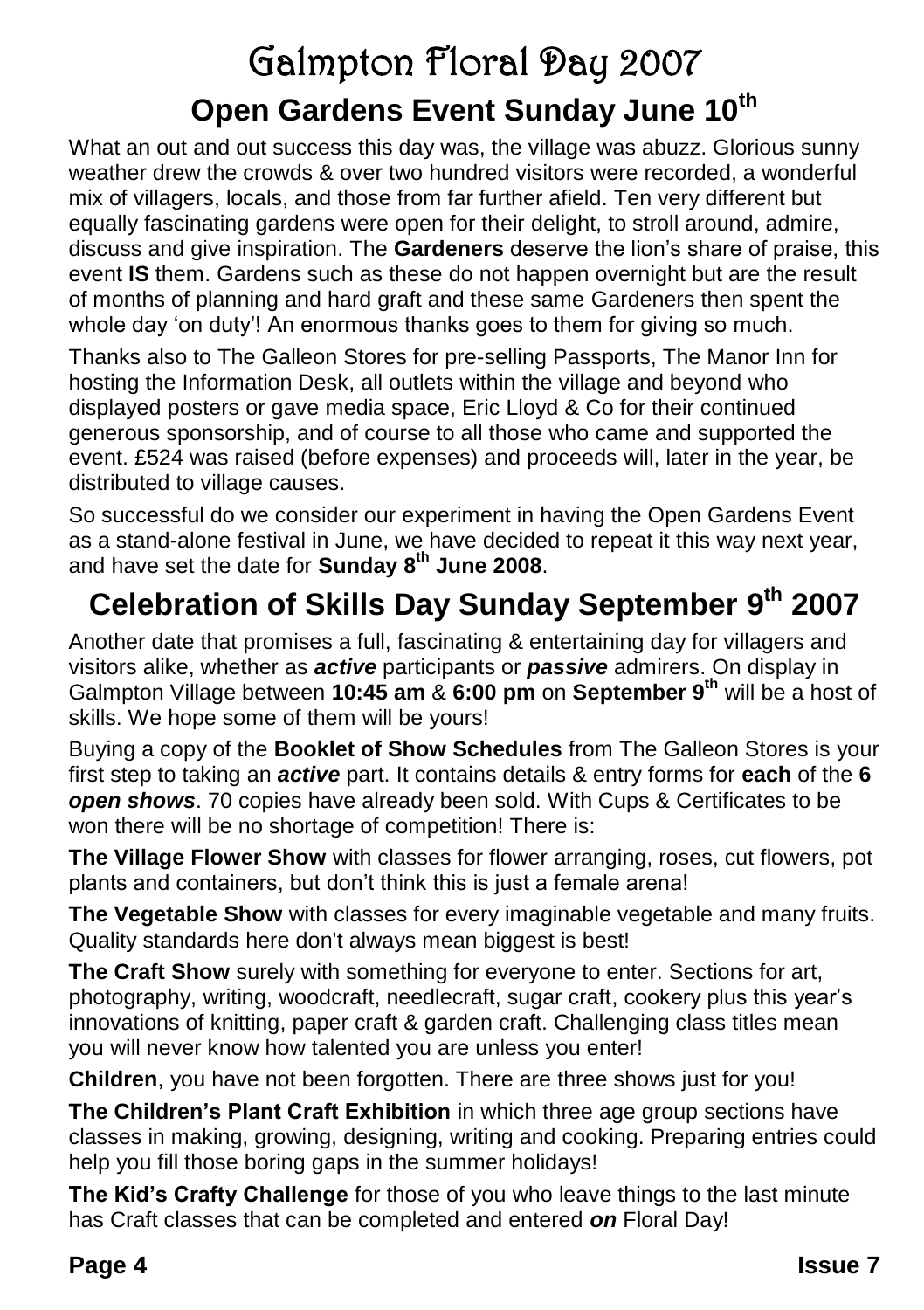**The Children's Fancy Dress Walkabout**, *new this year*, has three age groups perfect for those of you who like dressing up and parading about!

And a **Children's Tea Party** for **ALL** of you who entered **ANY** of the Shows!

### **CLOSING DATE for Show Entry Forms WEDNESDAY 5th SEPTEMBER**

Shows however, are only **half** the story; skills are celebrated in **ALL** events. The *new* **Demonstration Event** offers the opportunity to see displayed the skills of lace making, cookery, flower arranging, and plant propagation. Skilful land cultivation produces the quality of **The Plant and Produce Stall**; clever culinary skills the home-made goodies on **The Pantry Stall**; whilst artistic skills can be appreciated at the **Barn Chapel** in both the beauty of the mini flower festival entitled *'Celebration of Skills'* and the music that will delight in the **Songs of Praise for Floral Day** so fittingly ending the day.

All these skills need sustenance! **Home-made Refreshments** in the form of teas, coffees, light lunches and cream teas will be skilfully prepared and served between 10:45 am and 4:45 pm and if in any doubt as to what to do or where to go, queries will be skilfully handled at **The Information Desk**!

## **Celebration of Skills Day September 9th at a Glance**

**Information Desk The Village Flower Show The Vegetable Show The Craft Show The Demonstration Events The Children's Plant Craft Exhibition The Kid's Crafty Challenge The Children's Fancy Dress Walkabout The Plant and Produce Stall The Pantry Stall The Mini Flower Festival Refreshments Awards Ceremony The Children's Tea Party for Show Entrants Songs of Praise for Floral Day**

### **What a Wonderful Day is in store**

In mid August a **Programme of Events** will be on sale giving full details of what, where & when and *free entry* to all Show Venues & Demonstrations.

### **What can YOU do NOW?**

Read and inwardly digest the above & make sure the **date is in your diary**! Buy a copy of the **Booklet of Show Schedules** & send in your entry forms. Buy a copy of the **Programme of Events** when on sale in August.

**Tell EVERYONE and bring EVERYONE to the** 

### **Celebration of Skills Day Sunday September 9th**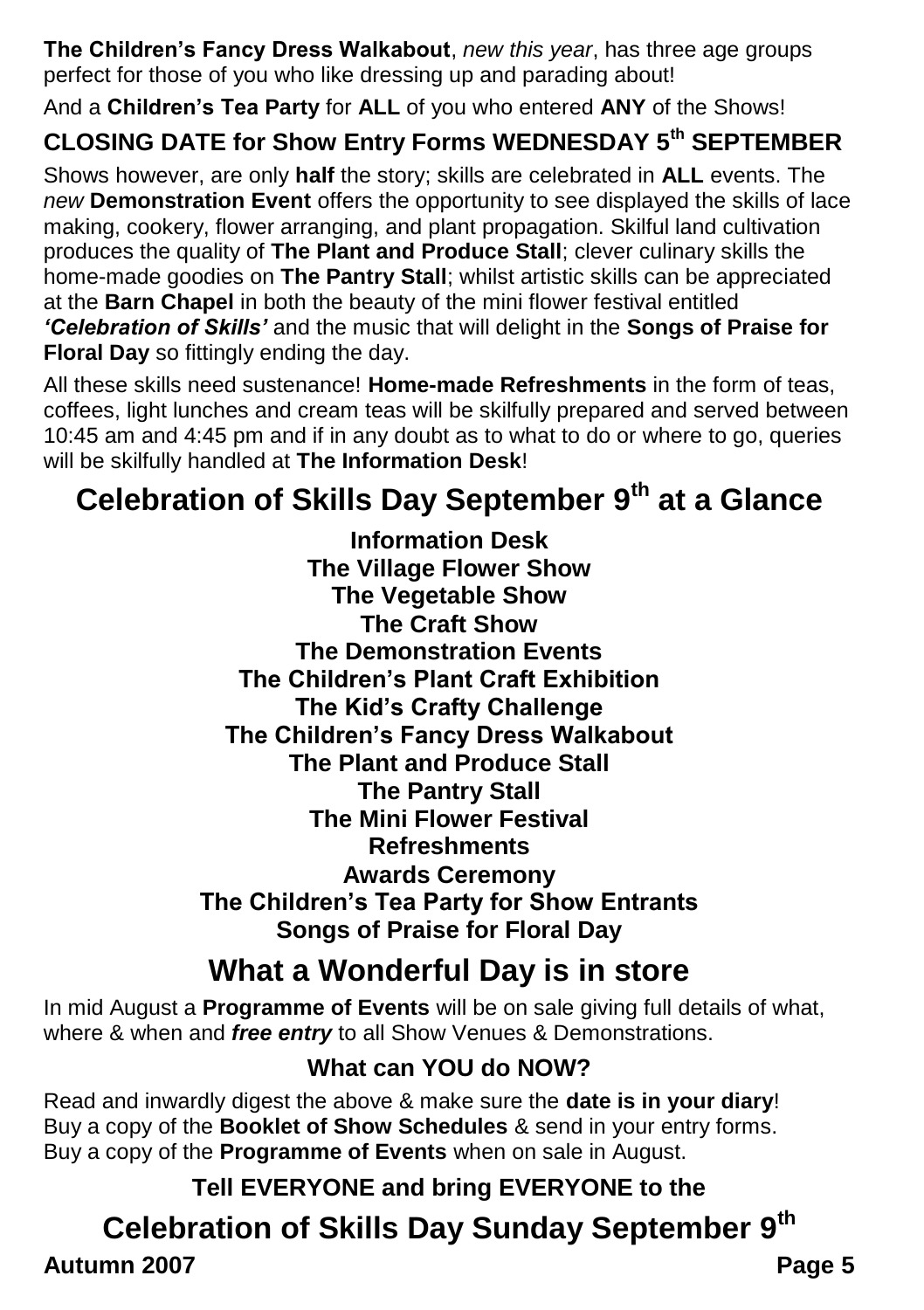# **Galmpton Gooseberry Pie Fair**<br>Chairman: Martin Ridge: 844927<br>Secretary: Lisa Edev: 843239

### **Chairman: Martin Ridge: 844927**

On **Sunday 1st July** we held the **13th** annual fair, and despite the weather there was tremendous support, and a great deal raised for good causes.

### **Galmpton Pie Blessing 2007**

As last year, the **Reverend Ian Blyde** blessed the pie as follows:

Creator of the world draw nigh, for we ask thy blessing on this pie.

That we who eat of it today, may find your love in this special way.

The crust to remind us of thy love, enfolding us from above.

The bitterness of fruit within, reminds us we are prone to sin,

And without the sweetness of thy love, we deserve no place in thy home above.

And through this cream we are pleased to share, remind us of thy bounteous care.

Thus through this pie and that within it, remind us oh Father, Son and Spirit,

That since these gifts all come from you, we should now our thanks renew.

And praise you for this gooseberry pie, oh loving God who lives on high.

### **Photos by Peter Tattersall**

**Galmpton Residents' Association** website **www.galmptontorbay.org.uk** has many colour photographs of the day, a couple of which appear below.



*The Town Crier with Lieutenant Jim Correia.*





Thanks to the villagers for turning out to support us despite the forecast. Thank you to the helpers, without whom it would not happen, and thanks to the Manor for a very generous donation from their outside bar & BBQ. Keep an eye open for the **AGM** in **September**.

*Punch and Judy for children of all ages.*

Next year's **Fair** is on **Sunday 6th July**, so note it in your diary now.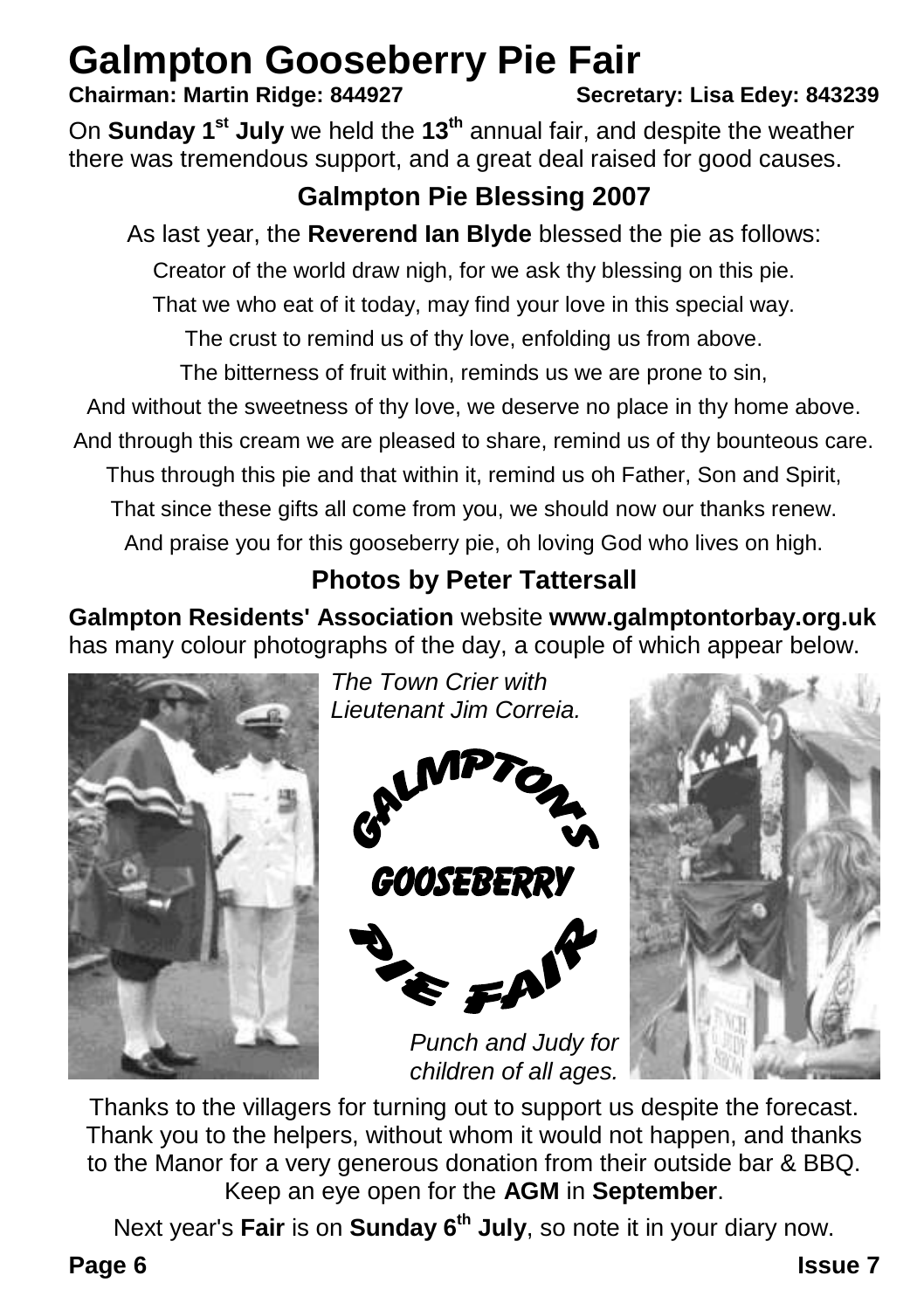### **The Manor Inn General Manager: Brian Boundy Tel: 01803 842346**



**Brian**, **Bobby**, **Mark**, and **Martin** would like to thank everyone for your continued support. Since the last edition of *THE GAZETTE* we have revised our menus and introduced a wider selection of specials on the blackboards. Responding to requests, our Sunday roast lunches are back on, alongside the normal menu, and you will find a wider range of lighter meals on the daily specials boards. Our biggest news is that the first four guest rooms are open, and receiving positive feedback from our residents – come and have a look around.

The smoking ban is in force, and we'll be providing a sheltered and heated area for smokers to use when the weather is even worse than it has been so far this year…

The **Gooseberry Pie Fair** miraculously managed to have an almost perfect day, after a damp start. We were delighted to donate to the Committee the surpluses from the BBQ and the outside bar, over **£600**. Congratulations to all those who worked hard to make it such a success for the village.

And finally, as some readers may have noticed from the **Herald Express**, the **Manor Inn** has renewed its entertainment licence – a legal requirement under the **Licensing Act 2003** to enable anniversaries, birthday parties, etc. to play music. We stress that there will be no change in the management policy of this village inn. This was a purely legal issue that had to be addressed to accommodate the wishes of our customers.

We hope all our customers enjoy what is left of the summer, and look forward to welcoming you to the pub.

## **The Manor Inn**

**2 Stoke Gabriel Road Galmpton, Brixham Devon TQ5 0NL Tel: 01803 842346**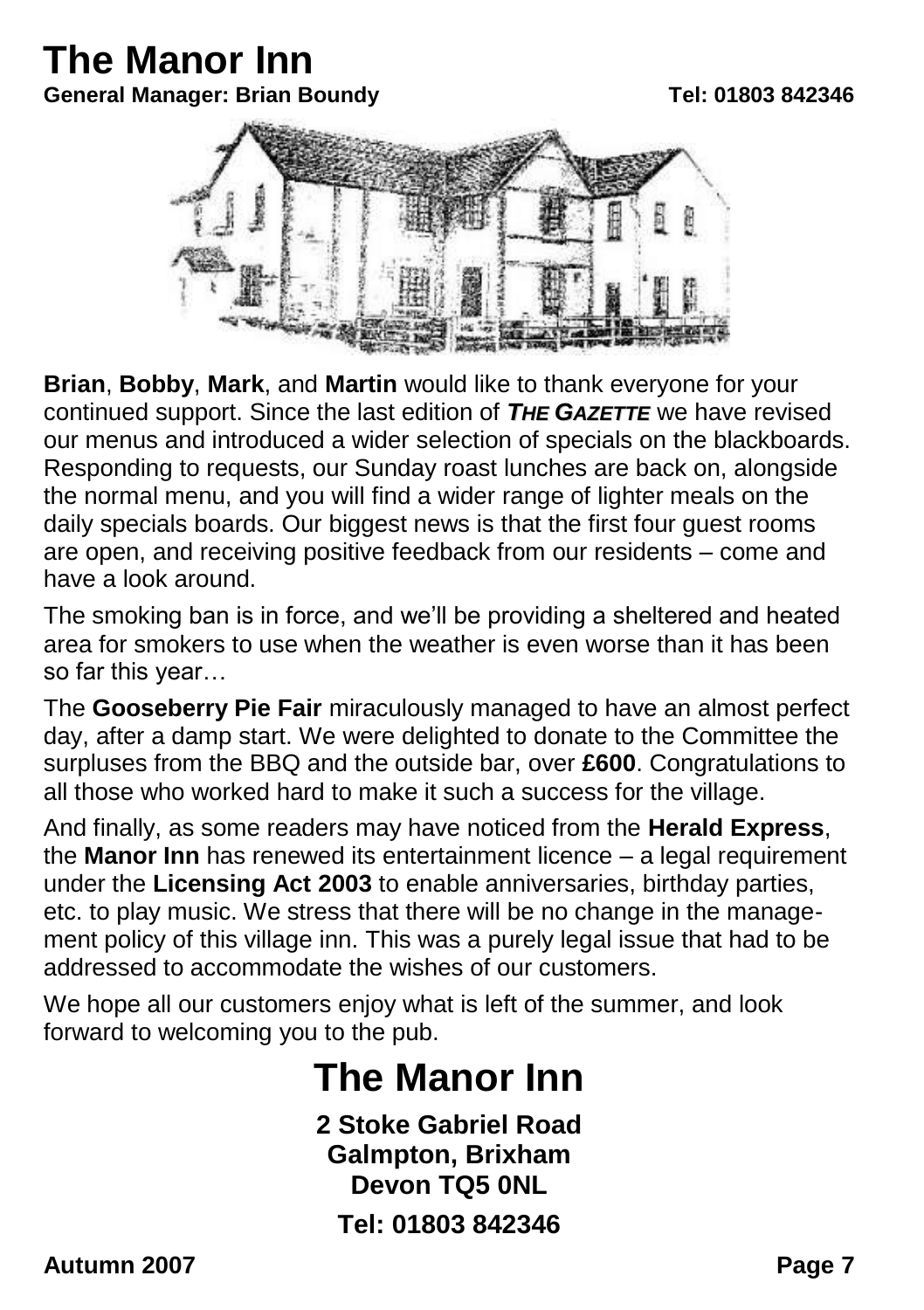### **Galleon Stores & Galmpton Post Office 51 Stoke Gabriel Road, Galmpton TQ5 0NH Telephone 01803 842148 Shop and Express Post Office open Monday to Saturday 7:30 am to 7:00 pm Sundays 8:00 am to 1:00 pm**

The decision on **Post Office** closures in **Devon** will now be taken early next year. This gives us 6 more months to show that this village can support a **Post Office** of the future. Please take some time out to come and ask me about the services available. The banking, bill payment, and postal services are also available through the **Express Post Office** terminal during normal shop opening hours.

### **Ten Ways to Support Your Local Post Office 1) Switch your day to day banking to the Post Office.**

A number of banks now allow free banking at a Post Office counter - including Barclays, Lloyds, Co-op, Alliance & Leicester, Nationwide, Smile, and Cahoot. All other banks now provide cash, free-of-charge, via our new cash machine.

### **2) Purchase holiday money and travel insurance from the Post Office.**

We offer Euros on demand and other currencies & travellers' cheques in 24 hours. Travel insurance can be arranged on the spot for annual, one-trip, or UK breaks.

### **3) Buy all stamps and postage at Galmpton Post Office.**

Still one of the best ways to support your local Post Office, and allow you to check out the correct postage for the new letter pricing system.

**4) Take a look at Post Office car & home insurance when your renewal is due.** Why not telephone for a quote when your renewal comes through. If it matches or betters your current insurer, consider switching.

### **5) Switch your telephone account to Post Office Home Phone.**

The P.O. now offers a complete telephone service with no fees for paying quarterly by cheque or cash. Check out the call charges and line rental and if cheaper than your current supplier consider switching.

### **6) If you use credit cards consider applying for a Post Office card.**

Unlike some cards the Post Office card will not incur charges when used abroad. Your monthly statement can be settled at the Post Office.

### **7) Savings accounts.**

The P.O. offers various savings products alongside National Savings investments. **8) Mobile phone top ups.**

We can top up by the traditional card system or by the new electronic voucher.

### **9) Pay all utility bills at the Post Office.**

If you do not like paying by direct debit, most utility bills can be paid free-of-charge by cash, cheque, or debit card - including Gas, Electric, Water, and Council Tax. Inland Revenue and National Insurance payments can also be made. B.T. bills can still be paid here although this information has been removed from the bill.

### **10) National Lottery.**

Our lottery terminal is part of the Post Office, so every ticket purchased here supports your Post Office.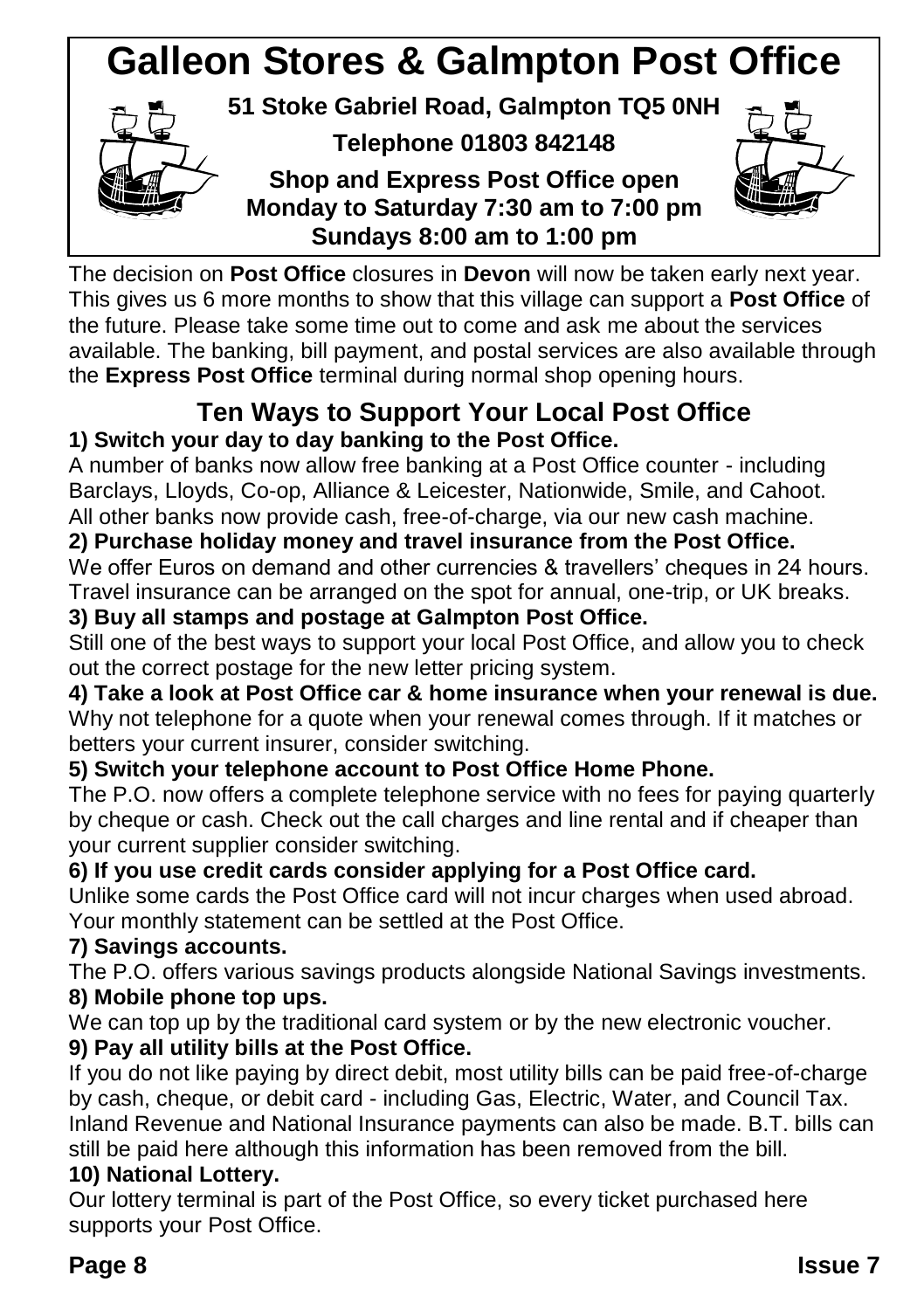# **Churston Computer Club**<br>post@tatewise.co.uk Ch

**post@tatewise.co.uk Chairman: Mike Tate 01803 844901**

We held our last meeting on **18th July** and the next will be on **19th Sept**.

One of the topics that interest our members is family history research, and the following article is written by one of our members.

## **Who Do You Think You Are?**

### A chronicle of **Family History Research** by **Chris Medley**

It is reasonably easy now to trace generations at the click of a mouse, but when I started my family history many years ago, it entailed heaving hefty volumes from the shelves of **Somerset House**, and copious visits to record offices and graveyards.

My grandfather's birthplace proved to be elusive, but eventually I traced it to **Stoke Canon**, and from the **Census** of that village discovered that his father was **Thomas Wilcocks**, a shoemaker from **Witheridge**, **Devon**. Through the *Devon Family History Society*, I met **Thomas Gibson** from **Witheridge** who was also researching the **Wilcocks** family. He farmed the land owned by that family for two hundred years, and was an authority on local history. He told me this story:

### **Princess Caraboo**

"In **April**, **1817**, an attractive girl turned up in the village of **Almondsbury**, near **Bristol**. She wore a loose turban, a plain black dress, and a red and black shawl, and spoke an unknown language.

After refusing the offer of a shilling from Parish funds to help her find accommodation, she was taken by **Mrs Worrall**, the **Bristol Town Clerk's** wife, to her home, **Knole Park**. Here, by looking through books and watching her reactions to faraway places, and by hearing her speak the word *"Caraboo"*, the puzzle was solved - she was **Princess Caraboo** of **Javasu** who had been kidnapped by pirates, but escaped by diving into the Severn estuary and swimming ashore! She stayed at **Knole** and was feted as a princess - excellent for **Samuel Worrall's** prestige.

Experts came from far and wide to interpret her language without success. Her portrait was painted several times and one, by the royal portrait artist, appeared in the press. A **Mrs Neale** recognised the girl in the portrait, and broke the staggering news that she was in reality **Mary Wilcocks**, daughter of **Thomas Wilcocks**, a shoemaker from **Witheridge**, **Devon**."

### **She was my great-great-aunt Mary!**

Books, the latest by **John Wells**, a stage play, and a **Hollywood** film have featured her story. Never let it be said that family history is boring!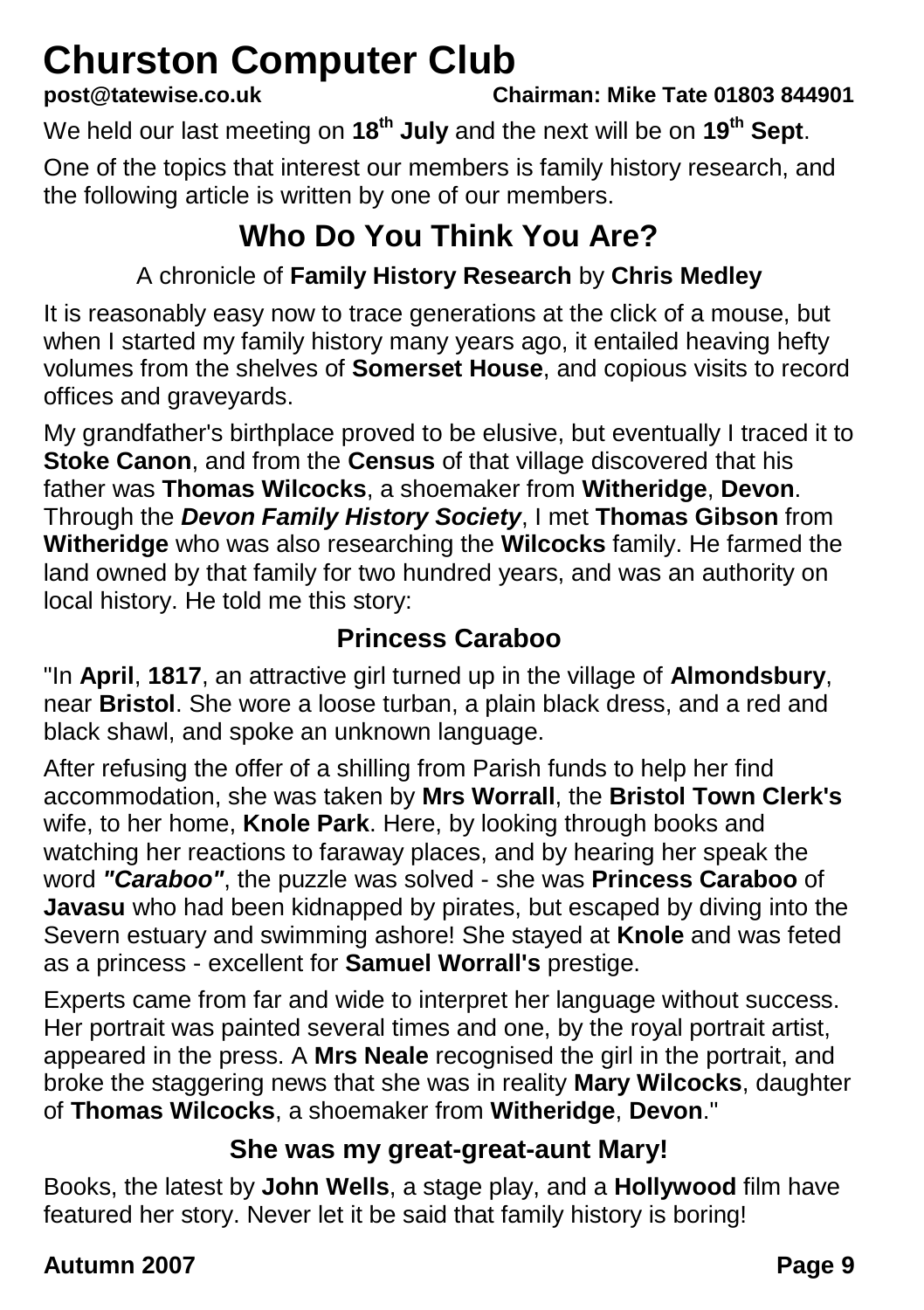# **Galmpton Youth Project**<br>Caroline Langwort Caroline Langwort

**Helen Boyles: 01803 845761 Caroline Langworthy: 01803 846168**

### **Sponsored by Wantedproperties.com**

**Wantedproperties.com** is delighted to sponsor **Galmpton Youth Project**, which was established four years ago through the dedicated fund-raising efforts of young people and adults from the village community.

## **~ ~ ~ ~ ~ ~ ~ ~ ~ ~ ~ ~ ~ ~ ~ ~ ~ ~ Gooseberry Pie Fair Success**

**We would like to thank everybody who helped, gave prizes, and bought tickets at our Tombola stall at the Gooseberry Pie Fair.**

**We raised the sum of £343, which will go a long way towards the maintenance of the skate-park on the Memorial Playing Field.**

## **Thank You All Very Much**

**~ ~ ~ ~ ~ ~ ~ ~ ~ ~ ~ ~ ~ ~ ~ ~ ~ ~**

If you feel able to help in any way, we would be delighted to hear from you! Please call **Helen Boyles** or **Caroline Langworthy** for more details.

**Wantedproperties.com** are establishing themselves as the main alternative to estate agents when selling your property and land in the South West.

Here are some incentives that **wantedproperties.com** offer to anyone selling their property or land.

Can offer an exchange on your property in 48 hours

No estate agents fees saving on average 2% + VAT

Guaranteed sale subject to contract

Chain free environment

We will pay £500.00 towards your legal costs

Please visit our website on **www.wantedproperties.com** or call us on **01803 666731** or drop by our office at **25 Palace Avenue, Paignton**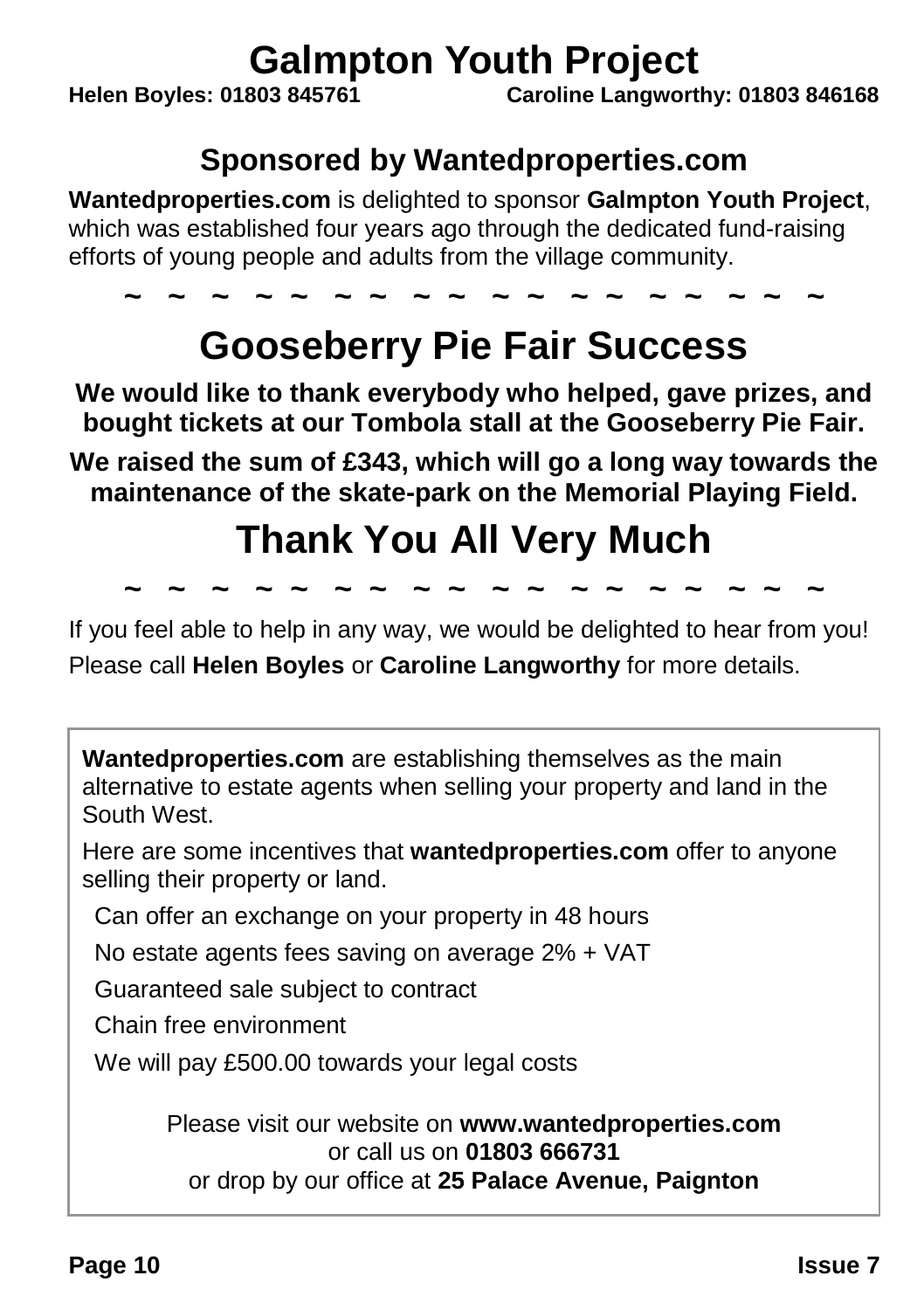## **Galmpton Residents' Association News**

**Protecting Village Life**<br>Convenor: Gordon Batten 844866 Paul Crocker: secret **Convenor: Gordon Batten 844866 Paul Crocker: secretary@galmptontorbay.org.uk**

### **New Committee**

Your new committee wants to **communicate** more with members, and to raise GRA's profile in the village. We'd like our own **logo**. A GRA exhibit **at Gooseberry Pie Fair** attracted much interest. 2007-8 **Subs £2** will be collected in the Autumn. **The next meeting is 7:30 pm 12th September at Manor Inn. Anyone can attend.**

### **Traffic Calming**

**400** people signed a Petition for a **20-mph Zone**. Council officers don't think this is justified, so are offering only **'Traffic Calming Gateways'** to the village. We intend to keep pressing. What Do You Think? Changes to **Windy Corner** are "on hold".

### **600 New Houses?**

**Torbay Council** is evaluating sites for such housing in 5-10 years time, including on fields opposite **Hookhills**, and on land behind the Go-Karts at **Brockenbury**. We feel the village would oppose such **greenbelt** building and increased **traffic**.

### **Old Sewage Works Planning Application**

We hoped it could be open space. GRA object to making it a **boat storage** yard, so increasing **traffic** through the village. We also want the site to be well **landscaped**.

### **Street Reps Wanted**

We need **volunteers** to distribute newsletters, collect subs, and alert us to issues. Get more information and communicate via **www.galmptontorbay.org.uk**.

# **Broadsands & Elbury Residents Assoc.**

**www.broadsandsandelburyra.sm4.biz** 

### **Annual General Meeting held on Monday 4th June**

The full minutes of the meeting can be found on the web site.

Of particular interest, the **Sainsbury** and **M & S** buses serving Broadsands may be used simply to go up the hill to the shops, library, or another bus. You do not have to go all the way to either supermarket. Also, due to pressure from the association the library car park has been resurfaced this year.

After the AGM, **Mike Tate** the **Editor** of *THE GAZETTE* explained various ways the association might participate in the support of the magazine. The committee feels the association would not benefit from contributing in any way, but are prepared to review this decision in the light of feedback from members, and other residents.

### **Social Group News by Vicki Sheen**

We held an enjoyable lunch at our home on **24th June**. The next one will be held in the **Autumn**. Members bring a plate of food and a bottle, and we get a really good spread, this way no one does all the work.

The *Broadsands Boozers* now meet on the first **Monday** each month at **8:00 pm**, as the **Manor Inn** was too busy on Wednesdays.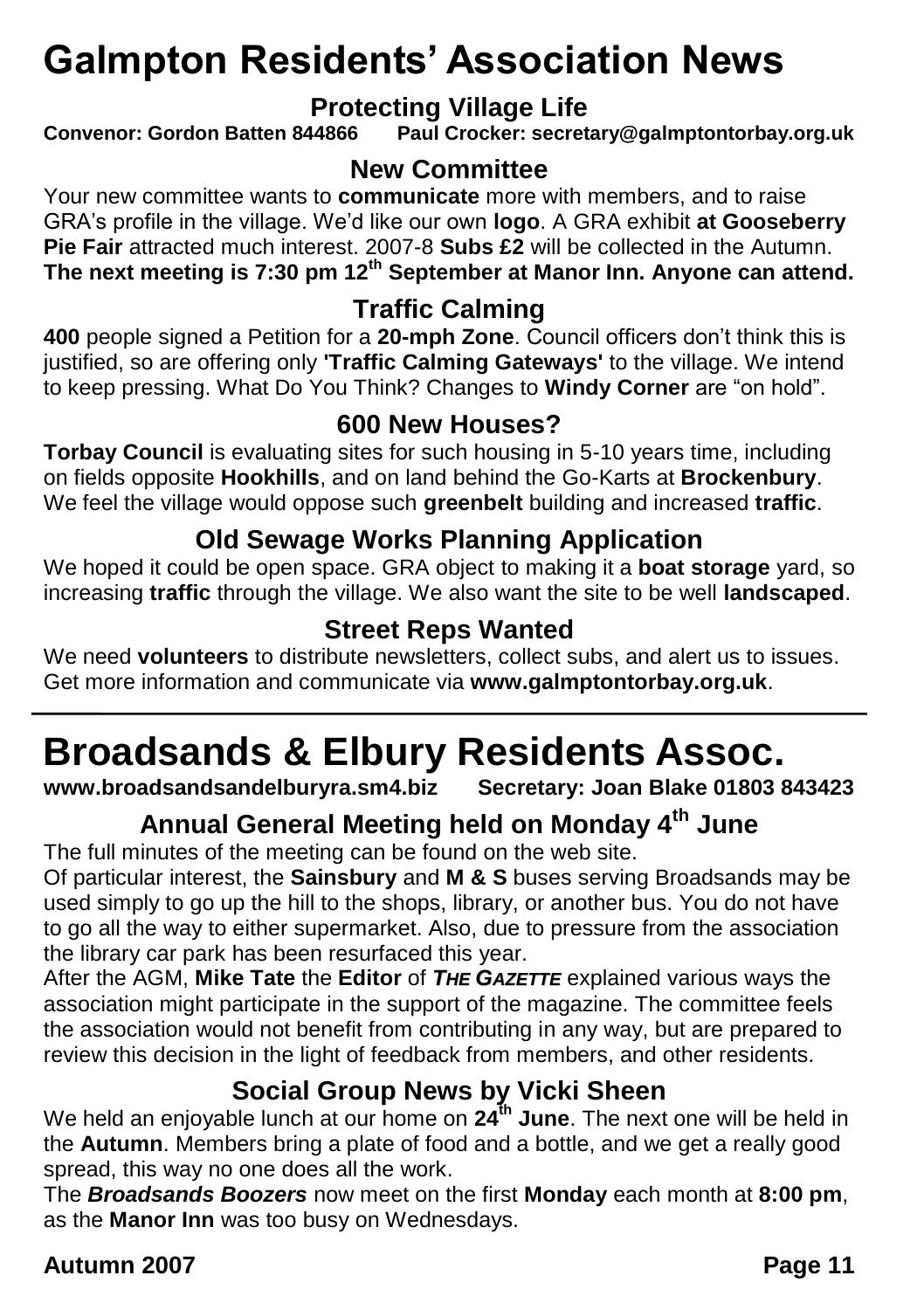# **Churston Ferrers Grammar School & PTA**<br>Acting Headmaster: Barry Goldsmith School Reception: 01803 8422

**Acting Headmaster: Barry Goldsmith School Reception: 01803 842289**

### **50th Anniversary Celebrations**

### **Saturday 13th October**

**All past students and teachers invited**

### *Programme for the day*

*1:00 pm – 5:30 pm*

*Conducted tours and cream teas Opportunity for people to meet up and renew acquaintances Sporting challenges during the afternoon 1990's National under-18 Basketball Champions to play present squad Football match between 2 year groups from the 90's Other sporting challenges to be arranged*

### *7:00 pm - 12:30 am*

*50th Anniversary Dinner Firework Display and Magician Live Music provided by band made up of ex students/staff Disco – 2/3 club style Bar and more …………*

Past students and teachers wishing to attend any of these events, please log on to the website **www.churstongrammar.com** for more information and to download an application form.

**Guy Henderson** is producing a book tracking the *History of Churston Ferrers Grammar School* since it opened in **1957**. It is full of stories, photographs, and press cuttings, which focus on the personalities, the amusing incidents, the achievements, events, and the community spirit that has made Churston such a special school over the past 50 years. The cost of the book is **£8.00**.

To reserve a book please complete the application form on the website or telephone the school on 01803 842289.

**~ ~ ~ ~ ~ ~ ~ ~ ~ ~ ~ ~ ~ ~ ~ ~ ~ ~ ~ ~ ~ ~ ~ ~ ~**

### **Other News in Brief**

As many of you know, Stephen Kings left the school last term for greener pastures. His replacement headmaster Robert Owers starts in September.

The new Learning Resources Centre has started rising from the mud in front of the school. Please visit our website **www.churstongrammar.com** for full details with pictures, plans, and architect drawings of the building.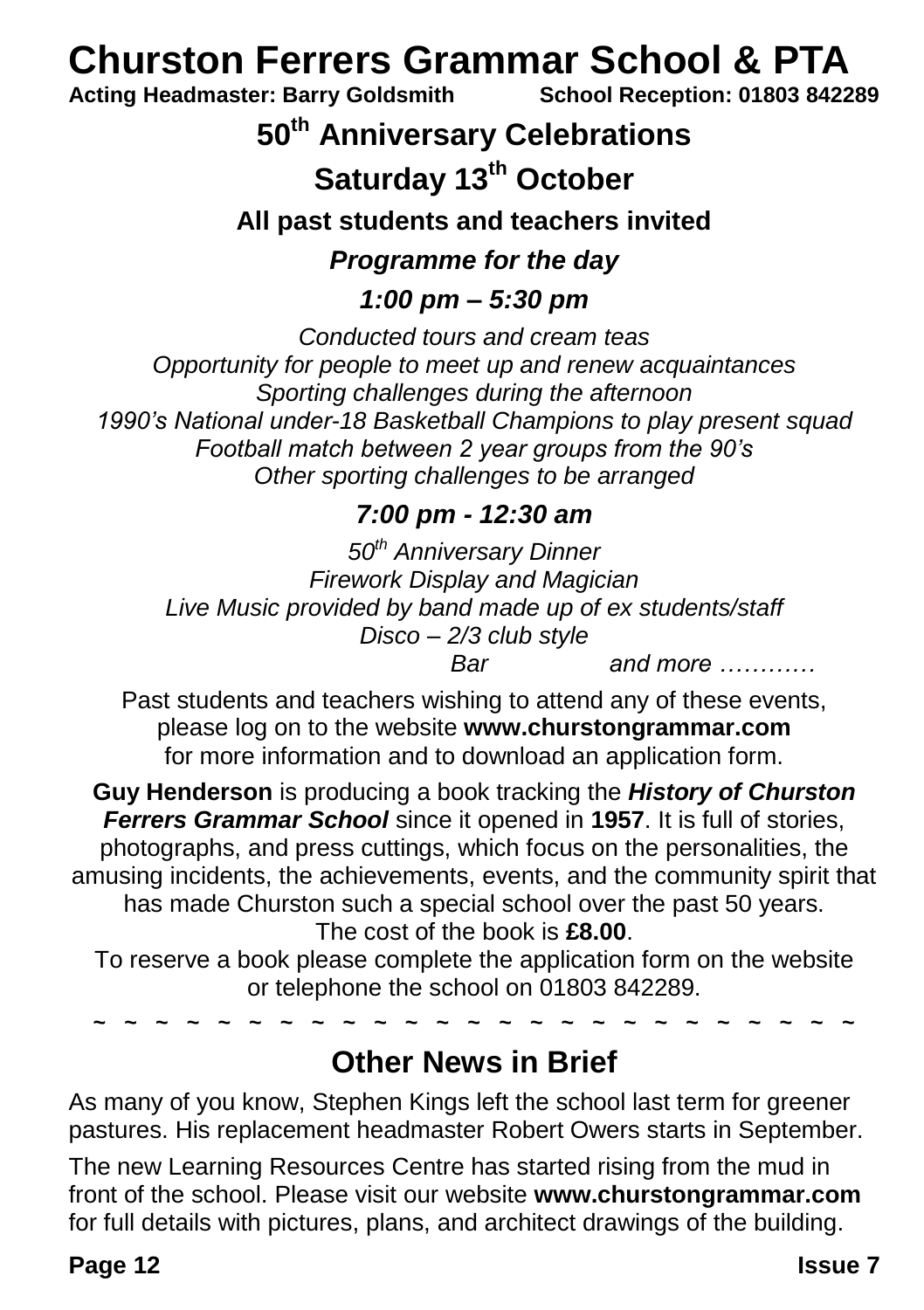# **Galmpton Pre-School Ltd**<br>Registered Charity: 1104582

### **Registered Charity: 1104582 Village Institute Hall: 845547 www.gps-torbay.org June Symes: 842121 David Edey: 843239**

We have had another very full and successful year. Thanks to all our hardworking staff and parents who have organised so many fundraising events.

### **Childline Pedal Push** raised **£326.50** and the **Summer Fayre £295.39**.

We are getting quite full from **September 2007**, for the next school year. If you require places, please let us know ASAP. We run a waiting list too, and have quite a few names down already for the following school year from **September 2008**. If you would like to reserve places, please contact **June Symes**, or call in to the Institute during a session.

The **AGM** will take place in **September**, planned for **Wed 26th** at **8 pm** in



the Institute, so please look out for the notices nearer the time and come along and support. We are always after more help, either as a **Trustee** or as a **Parent Helper**.

If you would like further information on the Pre School, please contact **June Symes**, or look at our website.

## **Music With Mummy**

### **www.musicwithmummy.co.uk Carol: 01803 842839**



## **New Classes Starting September 2007**

*Music with Mummy* has been running since 1992 in other parts of the country, and I am thrilled to be starting classes here for children, and their special adult, between the ages of 1 and 3.

*Music with Mummy* classes have a carefully structured musical content that has been specially designed for the very young child, and many other learning opportunities are also incorporated into each session. Children learning through and about, music in a fun and friendly way!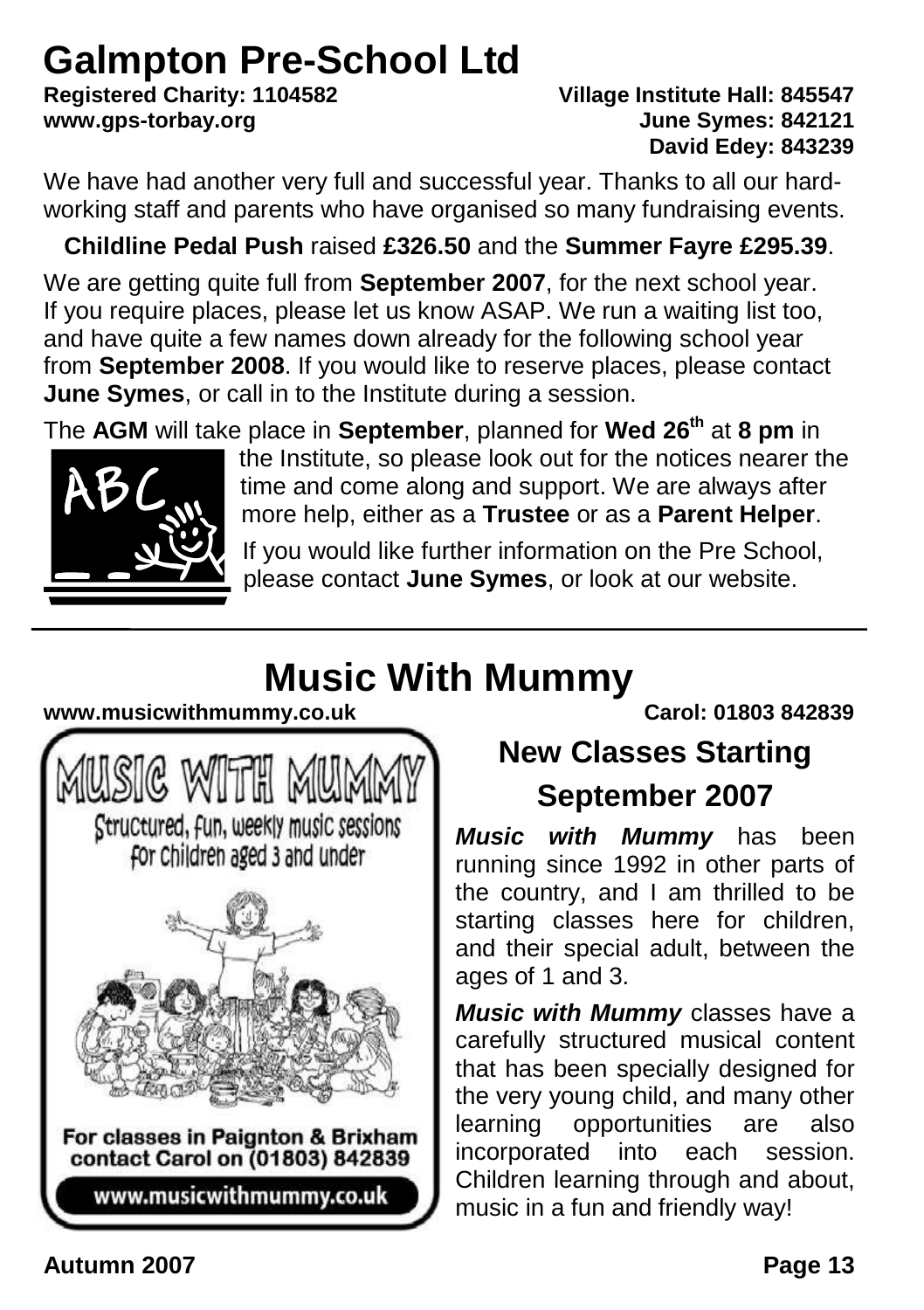# **Galmpton & Churston Local History Group**<br>Chairman: John Risdon

**Chairman: John Risdon Tel: 01803 844102**

## **Visit & Guided Tour of Powderham Castle**

### **Thursday 6th September**

### **Entry £6.50 (Senior Citizens £5.50)**

Transport costs extra ~ to be arranged according to numbers interested.

**Names of those interested to John Risdon by 1st August.**

## **Illustrated talk** *"History of the Torbay Lifeboat"* **by Alan Salsbury**

## **Friday 12th October at 7:30 pm in the Village Institute**

Members free entry ~ Non-members **£2.00** ~ Refreshments from 7:00 pm.

## **Galmpton Village Institute**

**Registered Charity: 300839**

**Chairman: John Risdon 844102 Secretary: June Symes 842121 Treasurer: Philip Griffin 843081 Hall Bookings: Babs Renwick 843364**

## **Hall Closed from 21st July to 26th August**

Interior lighting and decoration work means the hall is closed for 5 weeks.

## **Report of Meeting held on Wednesday 23rd May**

### **Incorporation**

**Lisa Edey** has made progress towards incorporation to a limited company. The **First Members**, being **John Risdon**, **June Symes**, **Philip Griffin**, **Lisa Edey**, and **Mike Tate**, signed the next set of documents.

### **Fire Regulations**

The **Fire Risk Self-Assessment** has been undertaken. The main new requirement is for a **Fire Safety Plan** showing equipment and exits, to which all users of the Village Institute must be alerted. This obligation is being added to the contract of hire.

### **The next committee meeting is at 7:30 pm on Thurs 13th Sept.**

### **Page 14 Issue 7 Issue 7**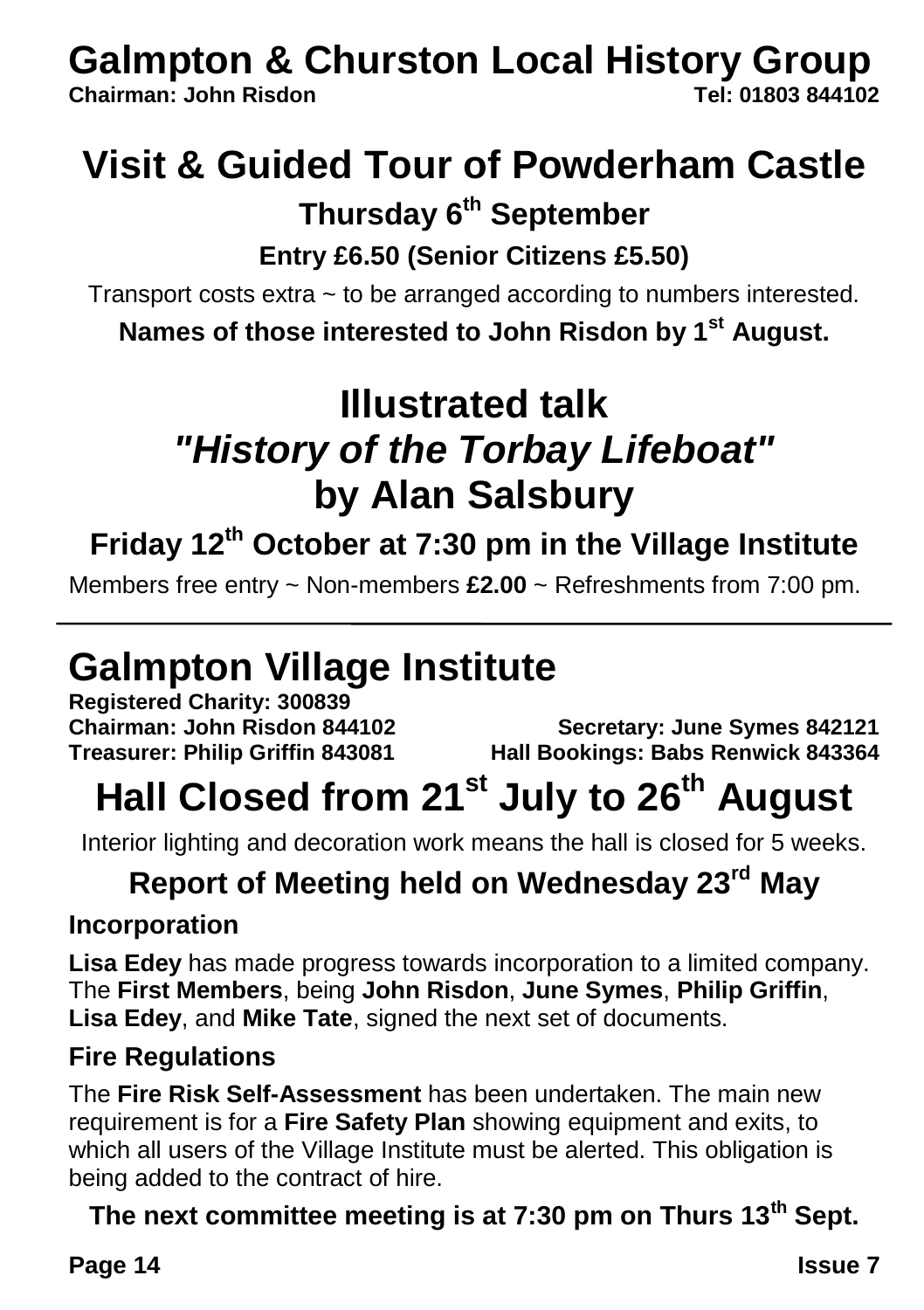

# **BRIXHAM THEATRE 24th to 27th October 2007**

**Nightly at 7:30 pm Matinee Saturday 2:30 pm** *All Seats Bookable* **Adults £9 & £10 (Seniors £8 & £9) Children £5** *Block Booking Concessions* **Advance Bookings - Tel: 01803 857 654 General Box-Office open from 1st October Weekdays 10:00 am to 1:00 pm 11 Bolton Street, Brixham Tel: 07727 089 995 By arrangement with** *MUSICSCOPE Big Spender***,** *The Rhythm of Life***, and many more big numbers**

**10 piece professional Orchestra !!**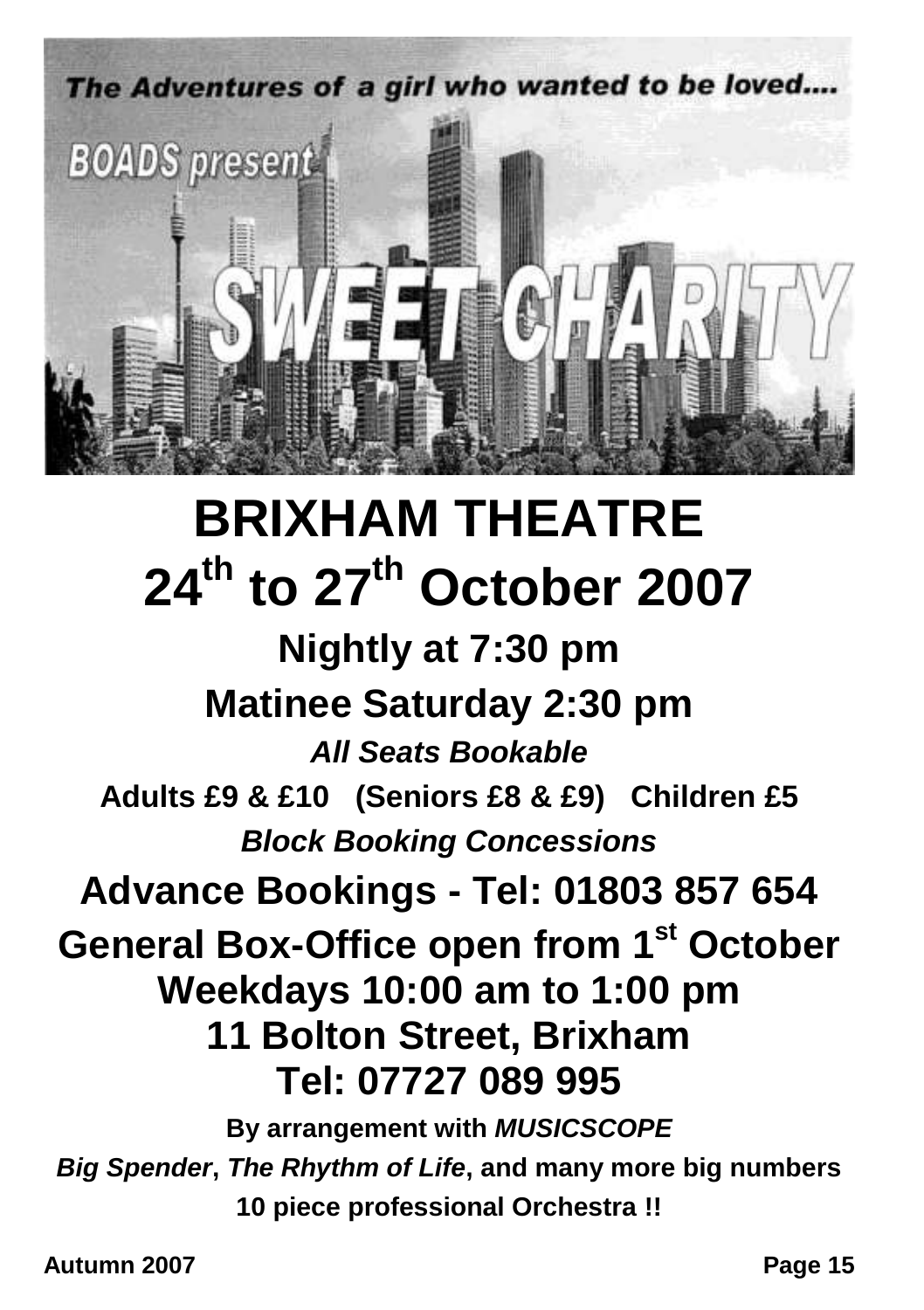

**www.nationaltrust.org.uk Tel: 01803 842382**

### **Devon Firm Wins Restoration Contract**

Finally, after much planning, our project to restore **Greenway** house and contents begins in earnest.

We are delighted to announce that **Cooper Construction** of **Plymouth** have won the contract to repair the house, to create loos in a dilapidated garden building, and build a new **Visitor Reception Building**.

**Cooper Construction** took over the site in mid **June 2007**, and will work feverishly until mid **September 2008**, when the house will be handed back to the **National Trust**.

Works will continue on site until we open in **March 2009**.

We are particularly pleased that a **Devon** 'family' firm will be working with us. All of their sub-contractors are **Devon** or **West Country** based and all of our Consultants are local or **Devon** based.

### **Working in Partnership**

Inevitably some disruption to the village may be felt, and we apologise for this, however **Cooper Construction** and the **National Trust** will work to minimise problems wherever possible.

The building contract is work intensive, but not materials intensive, so we really hope that disruption for deliveries will be limited, and will be made out of school time.

**Cooper Construction** and **National Trust** staff will share transport whenever possible.

I will keep you posted with our progress via *THE GAZETTE*, but I am here and ready to listen to any concerns you may have.

### **Robyn Brown, Property Manager, 01803 842382**

### **Supported by Heritage Lottery Funding and Devon Rural Renaissance**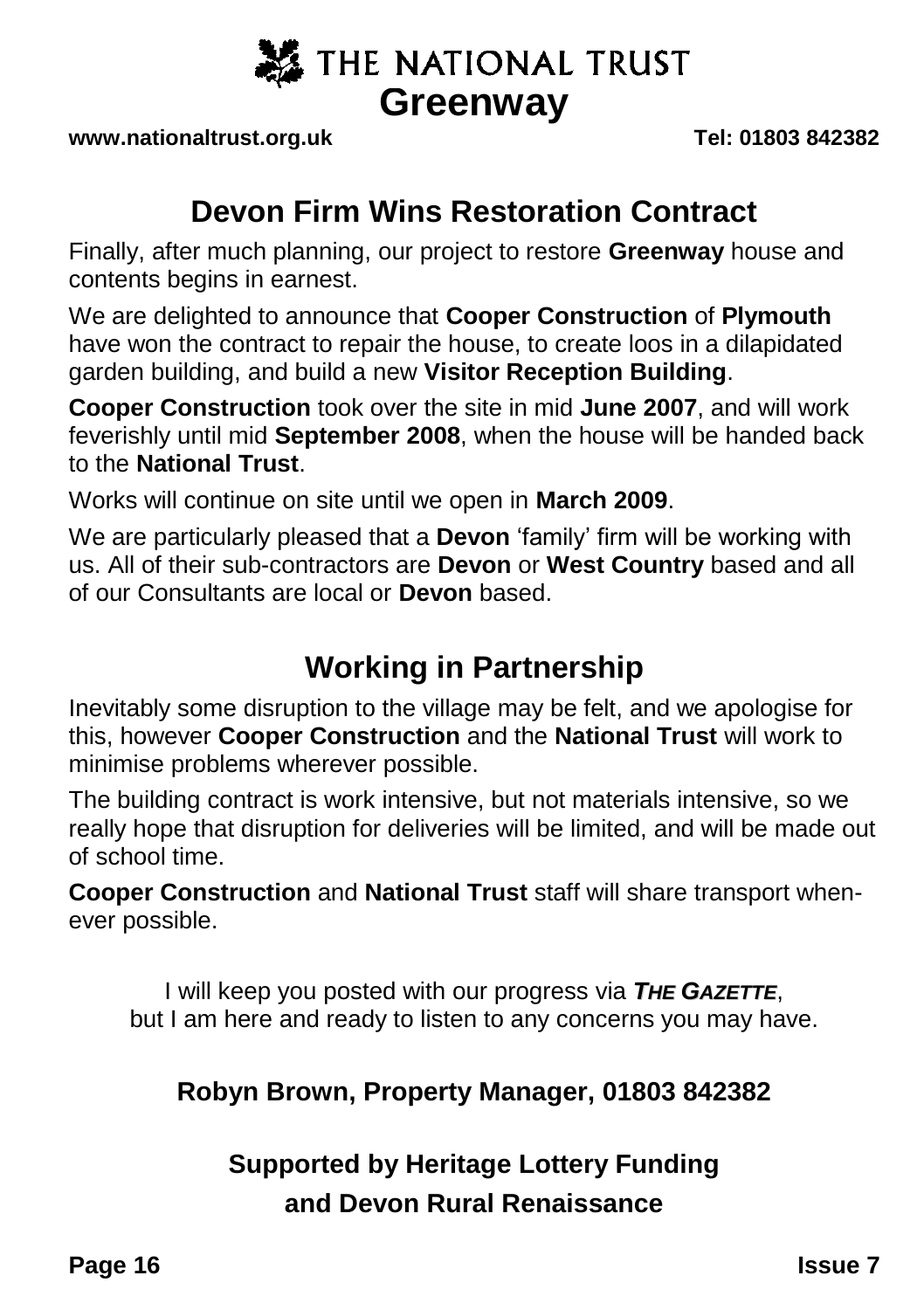## **Churston with Galmpton Ward**

**Council Elections 3rd May**

## **A Message from Your Ward Councillors**

**Thank you for the way you voted so convincingly for us as your Ward Councillors for the next four years.**

**Our job now is to serve ALL of you. We will listen to your views and represent you in the best interests of the ward.**

## **Currently we are involved in:-**

- **Galmpton Traffic Calming**
- **Extension of 30 MPH Speed Limit in Dartmouth Road**
- **Crossing at Windy Corner Lights**
- **Fair Budget Share for the Ward**

## **Consultation**

**On the first Saturday of every month (excluding August) we hold a Surgery at Churston Library from 10:00 am - 12-noon, where we are happy to meet anyone to discuss individual or ward issues.**

> **Alternatively you can telephone us, email/write to us at the Town Hall.**

*Councillor Derek Mills*



**Autumn 2007 Page 17** *01803 843412 Derek.Mills@torbay.gov.uk*

*Councillor Anna Tolchard*



*01803 859869 Anna.Tolchard@torbay.gov.uk*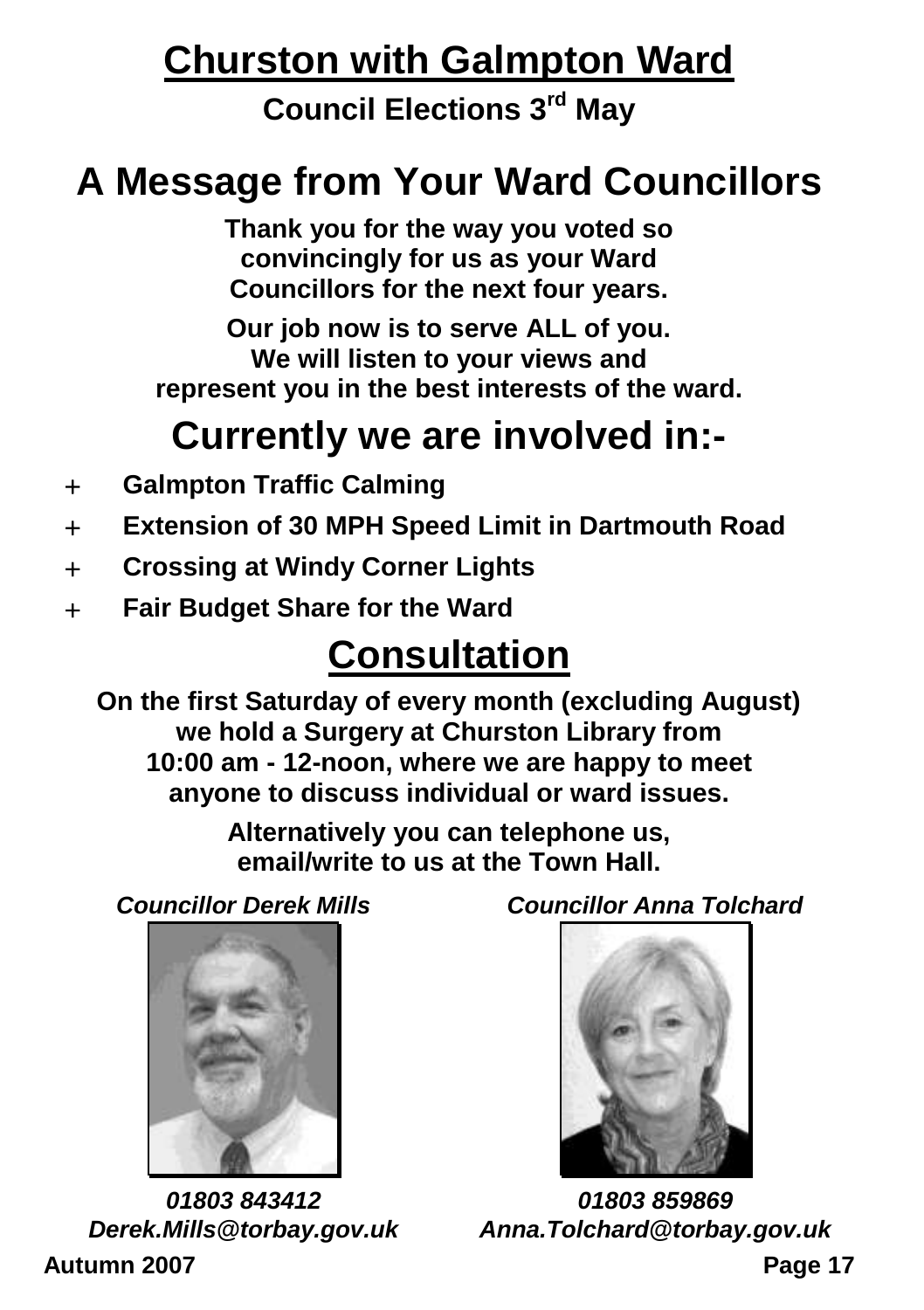# **Galmpton & Churston Women's Institute**<br>Written by: Rosemary Witt Witt Witty Warens-institute.org.uk/do

**Written by: Rosemary Witt www.womens-institute.org.uk/devon President: Anne Griffin 843081 Secretary: Sheila Gurnhill 844690 Circle Dancing: Avice Taft 842518** 



**October 3rd** will be our **Annual General Meeting**.

This will be the end of a very successful year in the W.I. and ends the 3-year tenure of **Anne Griffin** as President.

**Galmpton & Churston W.I.** bye-laws bar anyone from standing as **President** for more than 3 years at any one time, but they are allowed to stand again in the future.

We've had some excellent speakers during the past year including learning about Victorian ladies undergarments & training Hearing Dogs for the Deaf.

There have been several outings organised and social events such as coffee mornings in the village hall, a Christmas lunch and a Spring Lunch. A new venture just beginning is a **Book Club** and this should be getting off the ground this September.

We still have a waiting list for members in spite of a few vacancies coming up. Anyone who attended the June meeting at which we had **70** people will understand the need to keep numbers level - the hall is just not big enough for many more. We have over **80** members now but as soon as we have vacancies those waiting will be informed. We always welcome visitors and put their names down on the waiting list if they wish. A couple of visits are always recommended to see if you would like to join us in the future.

At the AGM we must elect a new President and other officers for the forthcoming year. We need more committee members and are looking for those with new ideas and enthusiasm. Some of us have been on the committee a long time and really need to be pushed into different directions at times.

The W.I. meet at 7:15 pm in the Village Hall on the  $1<sup>st</sup>$  Wed of each month, except August. Please contact any of the above officers for more details.

## **Church Services**

| <b>Sung Eucharist</b>                    | St Mary the Virgin C of E Church, Churston<br>$1^{st}$ , $3^{rd}$ Sun 9:30 am and $2^{nd}$ , $4^{th}$ , $5^{th}$ Sun 11:00 am | <b>Vicar 844663</b>  |
|------------------------------------------|-------------------------------------------------------------------------------------------------------------------------------|----------------------|
| The Barn Chapel, Greenway Road           |                                                                                                                               | <b>Warden 850469</b> |
| <b>Said Eucharist</b><br><b>Evensong</b> | Sunday 8:00 am and Thursday 10:00 am<br>1 <sup>st</sup> Sunday of month 4:00 pm                                               |                      |
|                                          | <b>Galmpton Congregational Evangelical Church</b>                                                                             | 843446               |
| <b>Flavel Chapel</b>                     | Sunday Worship 11:00 am and 6:30 pm                                                                                           |                      |
| <b>Flavel Chapel</b>                     | Bible Study & Prayer Meeting, Thursday 7:30 pm                                                                                |                      |
| Page 18                                  |                                                                                                                               | Issue 7              |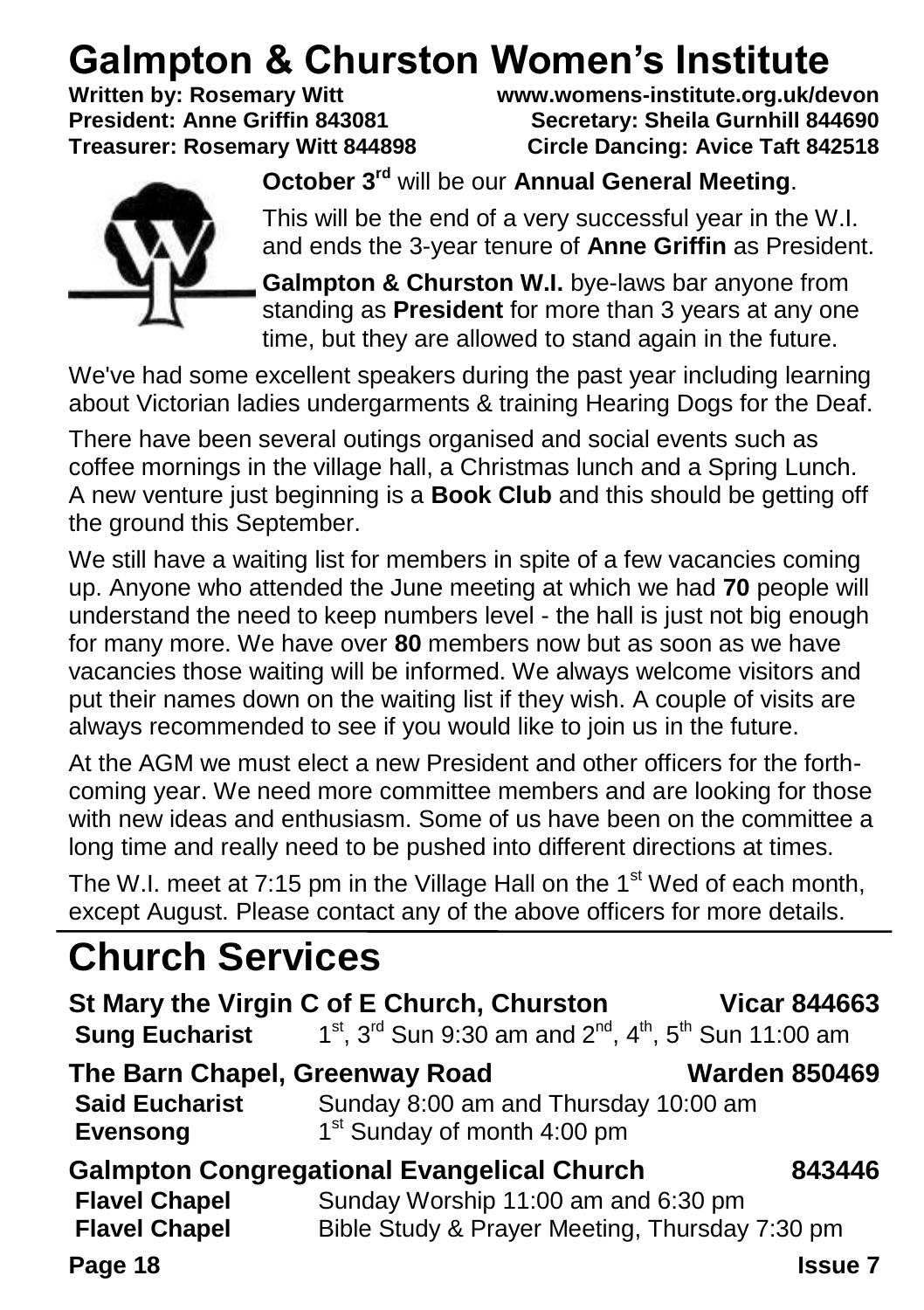## <span id="page-18-0"></span>**Organisation Directory**

Many of these details can also be found at **www.galmptontorbay.org.uk Organisation Contact Telephone (01803)** 1 Broadsands & Elbury Residents Association Secretary: Joan Blake 843423<br>2 Churston & Galmpton Ladies Club (Chairman: Fiona Passmore 844594) 2 Churston & Galmpton Ladies Club Chairman: Fiona Passmore 844594 3 Churston Computer Club 4 Churston Ferrers Grammar School & PTA School Reception 842289 5 Churston Pavilion War Memorial Playing Field Trust Manager: Sue Foot 842289 6 Churston with Brixham Flower Club 7 Churston with Galmpton Ward (Conservative) Councillor: Derek A Mills 843412 8 Churston with Galmpton Ward (Conservative) Councillor: Anna Tolchard 859869 9 Churston, Galmpton & Kingswear Scouts & Cubs Leader: Paul Delaney 752866<br>10 Dart Sailability, Noss Marina David Edey 843239 / Bruce Symes 842121 David Edey 843239 / Bruce Symes 842121 11 Friends of Compass House Medical Centre Contact: Margaret Rogers 843425<br>12 Friends of Rowcroft, Churston & Galmpton Branch Chairman: Pat Bye 842492 12 Friends of Rowcroft, Churston & Galmpton Branch Chairman: Pat Bye 842492 13 Galmpton & Churston Local History Group Chairman: John Risdon 844102<br>14 Galmpton & Churston Tennis Club Chairman: Trevor Field 845422 14 Galmpton & Churston Tennis Club 15 Galmpton & Churston Women's Institute Secretary: Sheila Gurnhill 844690 16 Galmpton & Churston W.I. Circle Dance Contact: Avice Taft 842518 17 Galmpton Barn Hall Art Group Contact: Diane Richards 842738<br>18 Galmpton Barn Hall Yoga Classes Charle Teacher: Jan Le Gallez 529800 18 Galmpton Barn Hall Yoga Classes 19 Galmpton C of E Primary School & PTA School Reception 842628<br>20 Galmpton Community Police PC4383 Glenn Chambers 08452 777444 PC4383 Glenn Chambers 08452 777444<br>Church 664059 / 559040 / 843446 21 Galmpton Congregational Evangelical Church 22 Galmpton Falconry Course Falconer: Paul Hill 310410<br>23 Galmpton Floral Day Working Party Farty Co-ordinator: Jill Memery 844103 23 Galmpton Floral Day Working Party 24 Galmpton Gooseberry Pie Fair Committee Chairman: Martin Ridge 844927 Gill Bell 842626 / Babs Renwick 843364 26 Galmpton Move to Music Brixham College Tutor: Margaret Waugh 853302 27 Galmpton Neighbourhood Watch Schemes Co-ordinator Office 841425 28 Galmpton Parent & Toddler Group Croaniser: Lisa Croston 845525 29 Galmpton Pre-School Ltd Village Hall 845547 / June Symes 842121 30 Galmpton Residents' Association 31 Galmpton Snooker Club Chairman: Stan Bentley 842775<br>32 Galmpton Traditional & Swing Jazz Group Chairman: Tom Davies 607675 32 Galmpton Traditional & Swing Jazz Group 33 Galmpton United F.C. Junior Teams Organiser: Jon Williams 843785 34 Galmpton United F.C. Senior Teams Organiser: Stewart Hallam 845651 35 Galmpton Village Institute Chairman: John Risdon 844102 36 Galmpton West Country Embroiderers Group Rep: Anne Simpson 782576 37 Galmpton Whist Drives Club **Club Communist Club Communist Club** Organiser: Gill Bell 842626<br>38 Galmpton Youth Project **Club Communist Communist** Communist Club Communist Club Communist Club Communist Club Organiser: Helen Boyles 845761 39 Greenway Quay & Ferry Service Ferryman 844010 40 Old Tyme Dance Club Organiser: Jean Houghton 851406 41 Painting Classes Brixham College Tutor: Roger Dennis 853302 42 Puppy & Dog Training Classes 43 St Mary Flower Festival Committee Chairman: Ruby Kerslake 842376 44 St Mary the Virgin C of E Church, Churston Vicar: Rev Ian Blyde 844663 45 The Barn Chapel of the Good Shepherd Warden: Bob Bowling 850469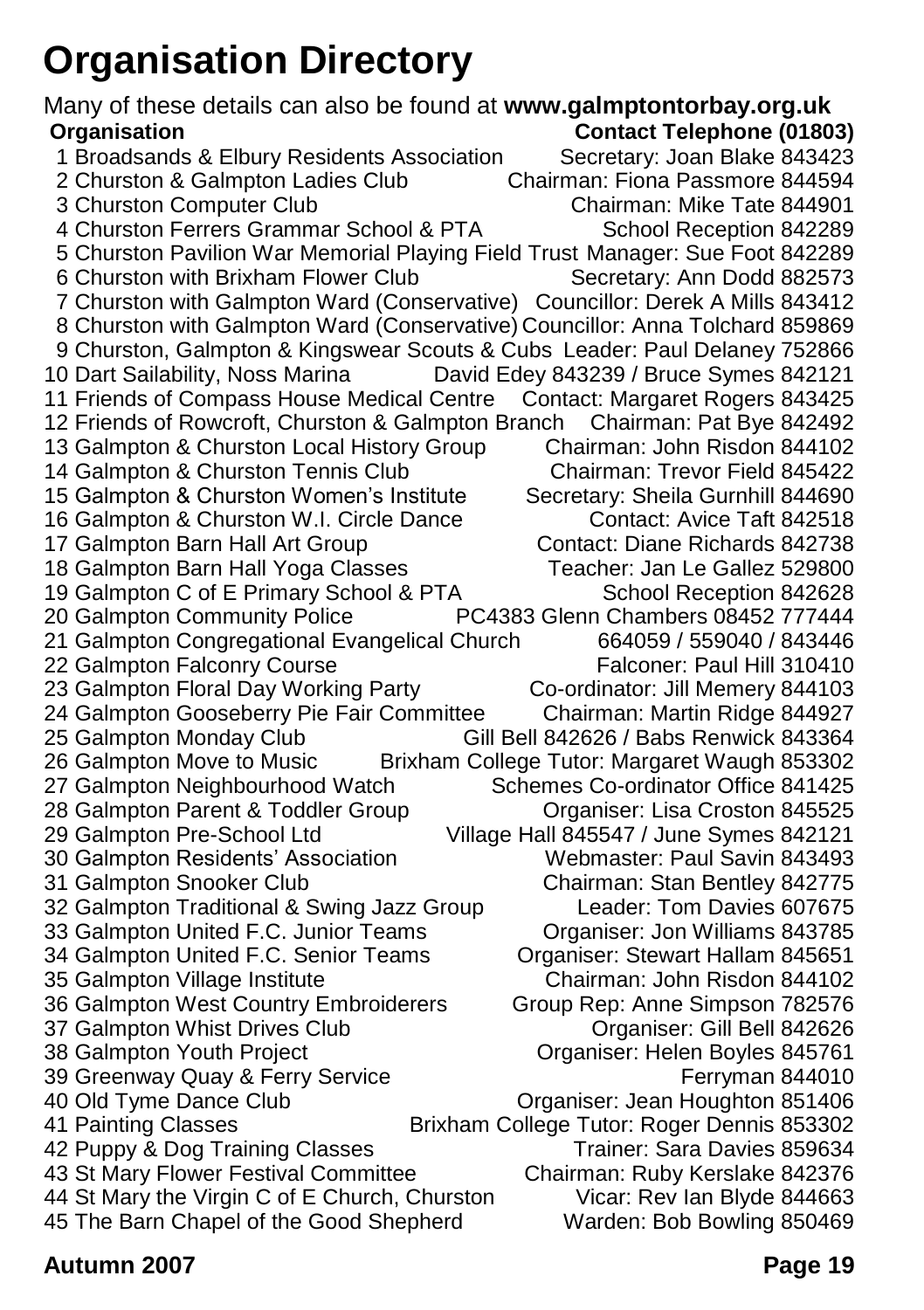## **Diary Dates & Regular Amenities**

| BH=Barn Hall, CL=Library, FH=Flavel Hall, GS=Grammar School, VH=Village Hall   |                                                                             |               |  |
|--------------------------------------------------------------------------------|-----------------------------------------------------------------------------|---------------|--|
| August 2007                                                                    |                                                                             |               |  |
|                                                                                | 10 10-12 am FH The Roundings - Community Police Surgery                     |               |  |
| 16 -                                                                           | 6:15 pm BH Ladies Club, Mystery Coach Trip                                  |               |  |
|                                                                                | 18 12 - 2 pm Compass House Ploughman's Lunch (Grammar School if wet)        |               |  |
|                                                                                | 20 10:30 am CL Friends of Churston Library Coffee Morning                   | (see Page 22) |  |
| 31                                                                             | 7:30 pm VH Old Tyme Dance Club - Entry £3.00                                |               |  |
| September 2007                                                                 |                                                                             |               |  |
| 5                                                                              | 7:15 pm VH Women's Institute, From Ballet to Fitness & Therapy              |               |  |
| 6                                                                              | 8:30 am CL Friends of Churston Library Day Trip to Bath                     | (see Page 22) |  |
| 6                                                                              | History Group Powderham Castle Guided Tour                                  | (see Page 14) |  |
|                                                                                | 8 10-12 am FH The Roundings - Community Police Surgery                      |               |  |
|                                                                                | 9 10:45 am Galmpton Floral Day - Celebration of Skills                      | (see Page 4)  |  |
| 12                                                                             | 7:30 pm Manor Inn, Galmpton R.A. Committee Meeting                          | (see Page 11) |  |
|                                                                                | 13 10:00 am St Mary's Church, Flower Festival, daily until 16 <sup>th</sup> | (see Page 32) |  |
| 13                                                                             | 7:30 pm VH Village Institute Committee Meeting                              | (see Page 14) |  |
| 14                                                                             | 7:30 pm VH Old Tyme Dance Club - Entry £3.00                                |               |  |
| 15                                                                             | 7:00 pm St Mary's Church, Flower Festival, Musical Concert (see Page 32)    |               |  |
| 16                                                                             | 4:30 pm St Mary's Church, Flower Festival, Songs of Praise                  | (see Page 32) |  |
| 19                                                                             | 4:30 pm GS Rooms 19-21 - Churston Computer Club                             | (see Page 9)  |  |
| 20                                                                             | 7:30 pm BH Ladies Club, Cards and Paper - Sheila Hicks                      |               |  |
| 26                                                                             | 8:00 pm VH Galmpton Pre-School, Annual General Meeting                      | (see Page 13) |  |
| 28                                                                             | 7:30 pm VH Old Tyme Dance Club - Entry £3.00                                |               |  |
| October 2007                                                                   |                                                                             |               |  |
| 3                                                                              | 7:15 pm VH Women's Institute, Annual General Meeting                        | (see Page 18) |  |
| 4                                                                              | 4:30 pm GS Rooms 19-21 - Churston Computer Club                             | (see Page 9)  |  |
| 5                                                                              | 7:30 pm VH Old Tyme Dance Club - Entry £3.00                                |               |  |
|                                                                                | 6 10:30 am VH Friends of W.I., Bring & Buy Coffee Morning                   |               |  |
| 9                                                                              | 8:30 am CL Friends of Churston Library Eden Project Trip                    | (see Page 22) |  |
| 10                                                                             | 4 - 6 pm FH The Roundings - Community Police Surgery                        |               |  |
| 12                                                                             | 7:30 pm VH History Group Torbay Lifeboat - Alan Salsbury                    | (see Page 14) |  |
| 13                                                                             | 1:00 pm GS Students & Staff 50 <sup>th</sup> Anniversary Celebrations       | (see Page 12) |  |
| 17                                                                             | 4:30 pm GS Rooms 19-21 - Churston Computer Club                             | (see Page 9)  |  |
| 18                                                                             | 7:30 pm BH Ladies Club, Chelsea Flower Show - Sue Stevens                   |               |  |
| 19<br>7:30 pm VH Old Tyme Dance Club - Entry £3.00                             |                                                                             |               |  |
| 20 10:00 am BH Ladies Club, Sisters of the Cross, Coffee Morning - all welcome |                                                                             |               |  |
|                                                                                | 24-77:30 pm Brixham Theatre, BOADS Sweet Charity from £9.00 (see Page 15)   |               |  |

**Page 20 Issue 7** For dates and times of **Church Services** please see **Page 18**.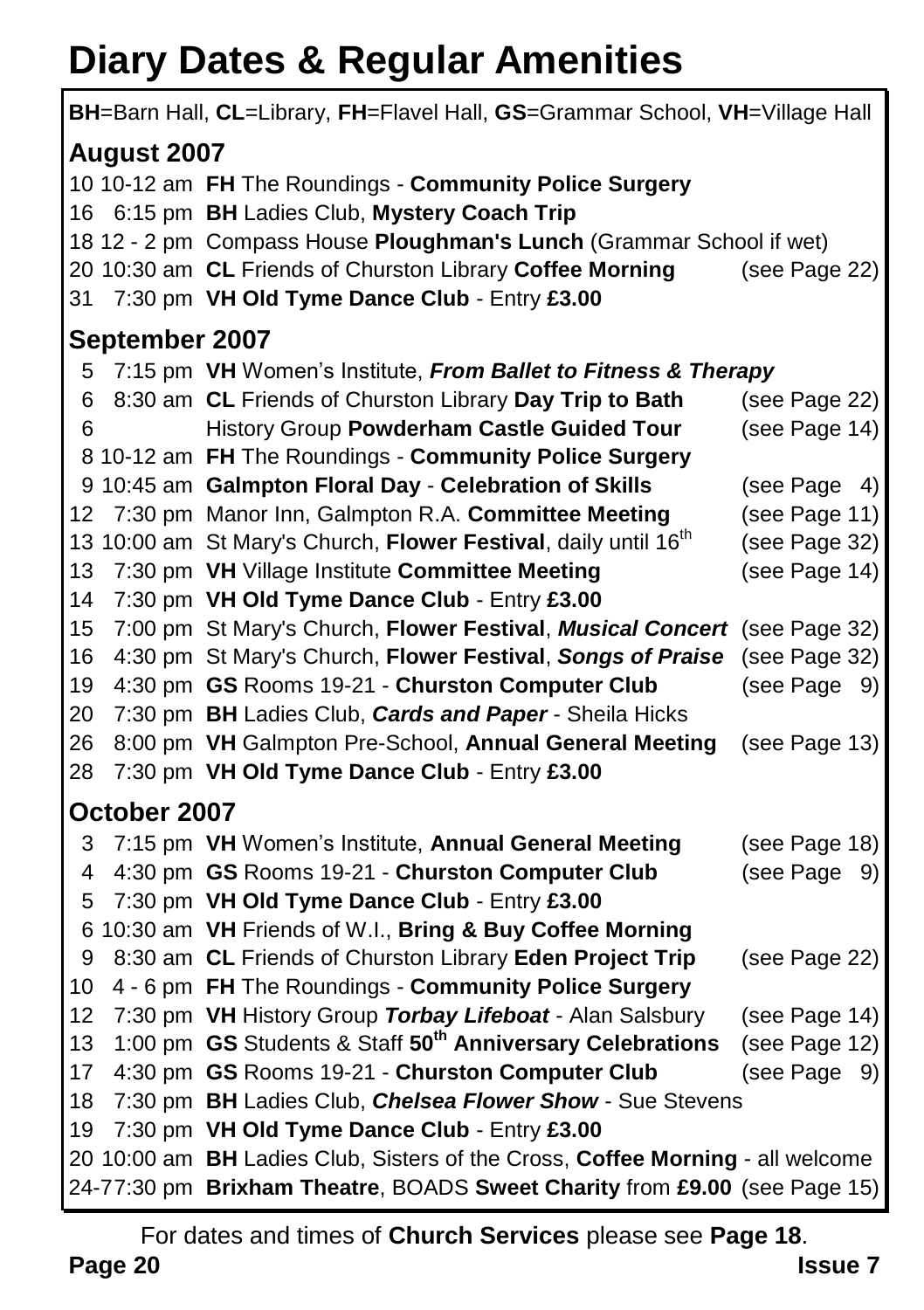For contact details see (entry) in the **Organisation Directory** on Page [19.](#page-18-0)

### **Village Institute Hall Bookings: Babs Renwick 843364**

- **Monday Club** (25) Alternate Mondays 2:00 4:00 pm *entry £1.00*
- **Trad & Swing Jazz** (32) Alternate Mondays 7:30 pm
- **Whist Drives Club** (37) Tuesdays & Saturdays 7:30 pm *entry £1.10*
- **Move to Music** (26) Term-time Wed 9:30 & 10:45 am *10-wk. £26.00*
	- st Wednesday of month 7:15 pm *visitors 50p*
	- nd Wednesday of month 7:00 pm *visitors £3.00*
- **Falconry Course** (22) Thursdays 7:00 9:00 pm *10-wk. £50.00*
- **Old Tyme Dancing** (40) Alternate Fridays 7:30 10:00 pm *entry £3.00*
- **Pre-School Ltd** (29) Mon, Tue, Thur, Fri 9:15 11:45 am Tue, Wed, Thur 12:45 - 3:15 pm

**Embroidery Group** 

**Women's Institute** 

**Flower Club** 

**Art Group** 

**Ladies Club** 

### **Barn Chapel Hall Bookings: Lynn Milner 843677**

- **Stars Group** (44) Mondays 3:45 4:45 pm
- **Yoga Classes** (18) Mondays 6:00 pm & 7:15 pm *all abilities £3.50*
	- <sup>st 3rd</sup> 4<sup>th</sup> Tue of month 9:15 am *fully subscribed* 
		- $(36)$   $2<sup>nd</sup>$  Tuesday of month 10:00 am Noon
- **Beavers & Cubs** ( 9) Tues 5:00 pm Beavers & 6:30 8:00 pm Cubs
- **Scouts** ( 9) Wednesdays 7:00 9:00 pm
- **Painting Classes** (41) Term-time Wed 2:00 4:00 pm *6-wk. £32.00*
- **Parent & Toddler** (28) Term-time Fridays 9:30 11:30 am *entry £2.50*
	- rd Thursday of month 7:30 pm *visitors 50p*
- **W.I. Circle Dance** (16) Alternate Fridays 7:30 9:30 pm *entry £2.00*
- **Churston Golf Club, Dartmouth Road 842751**

```
Bridge Section Thursdays 7:30 pm Club social members only
```
**Churston Ferrers Grammar, Greenway Road 842289 Sport Fitness Suite** Mon-Fri 6:00-10:00 pm Chris Harding **07772 858135 Set 2-Course Lunch** Wednesday & Friday, Noon - 1:00 pm *only £3.25* **Computer Club**  $(3)$  1<sup>st</sup> Thurs & 3<sup>rd</sup> Wed of month 4:30 - 6:30 pm Except summer holiday 23<sup>rd</sup> July - 31<sup>st</sup> Aug and half term 22<sup>nd</sup> - 26<sup>th</sup> Oct

### **Churston Library, Churston Broadway 843757**

Monday & Thursday Tuesday & Friday Wednesday & Saturday 9:30 am - 7:00 pm 9:30 am - 5:00 pm 9:30 am - 1:00 pm Mon 2:30 - 4:30 pm Free computer taster sessions, booking essential **Councillor Surgery**  $(788)$  1<sup>st</sup> Sat of month except Aug 10:00 am - Noon

### **Compass House Medical Centre, Langdon Lane 842284 Surgery Open** Mon - Friday 8:30 am - 1:00 pm & 2:00 - 5:00 pm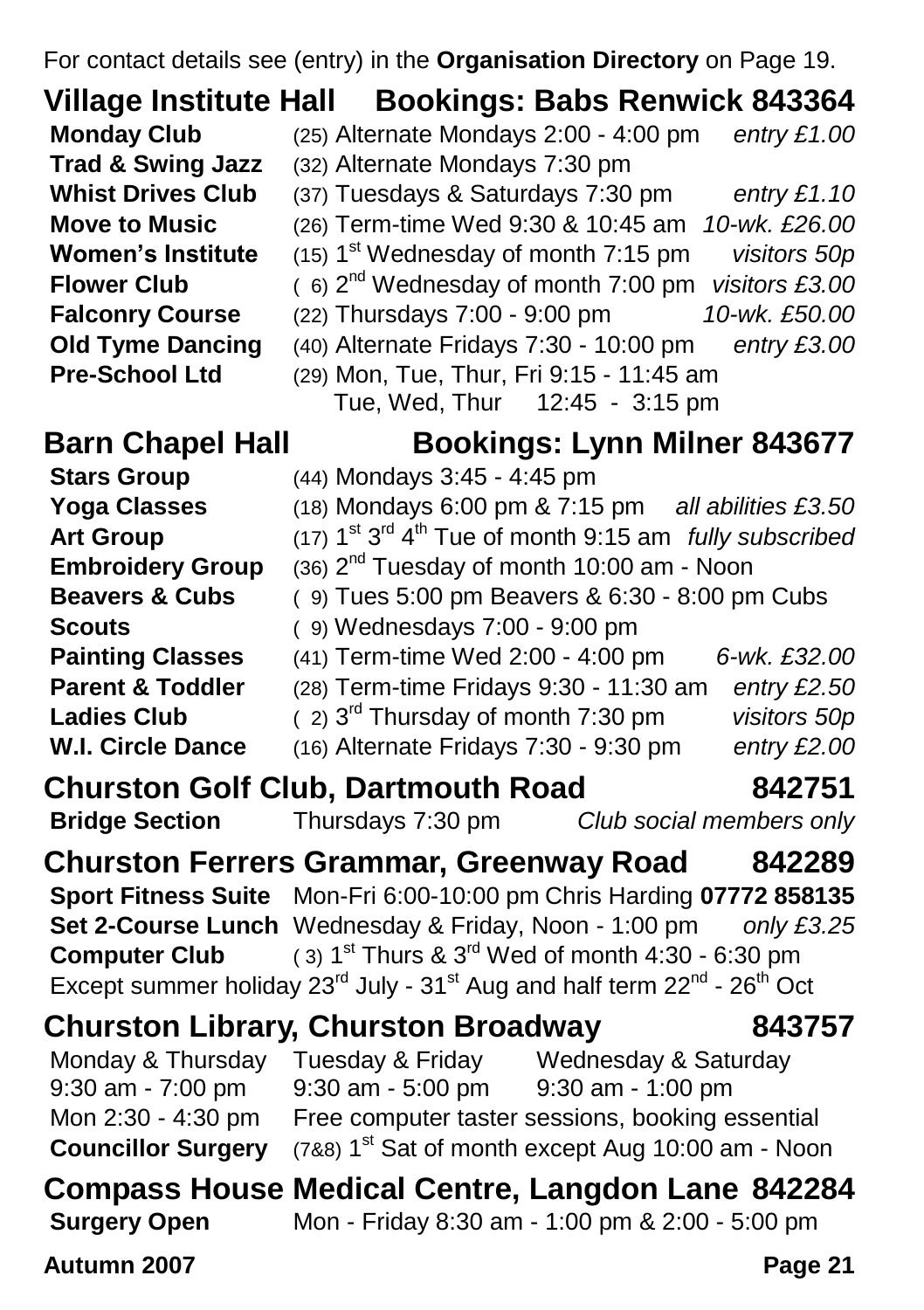## **The Friends of Churston Library Events**

# **Coffee Morning in Churston Library**<br>Monday 20<sup>th</sup> Aug 10:30 am - Noon

**Monday 20<sup>th</sup> Aug** 

Come along & support your library. Only Fairtrade coffee & tea are served!

### **Day trip to Bath Thursday 6th Sep Depart Brixham 8:15 am & Churston 8:30 am**

Due to popular demand the Friends are running another trip to the beautiful city of **Bath**. Details and application forms available in **Churston Library**.

### **Day Out to the Eden Project**<br>Tuesday 9<sup>th</sup> Oct Depart Brixha **Tuesday 9th Oct Depart Brixham 8:15 am & Churston 8:30 am**

We promise you an enjoyable day! Details and application forms will be available in **Churston Library** from the last week of **August 2007**.

### **Christmas Shopping to Cribbs Causeway Tuesday 20th Nov**

Back again by popular demand. Details available from **Churston Library** and *THE GAZETTE* nearer the time.



We look forward to seeing you.

**Cayman Golf, Dartmouth Road, Churston TQ5 0JT**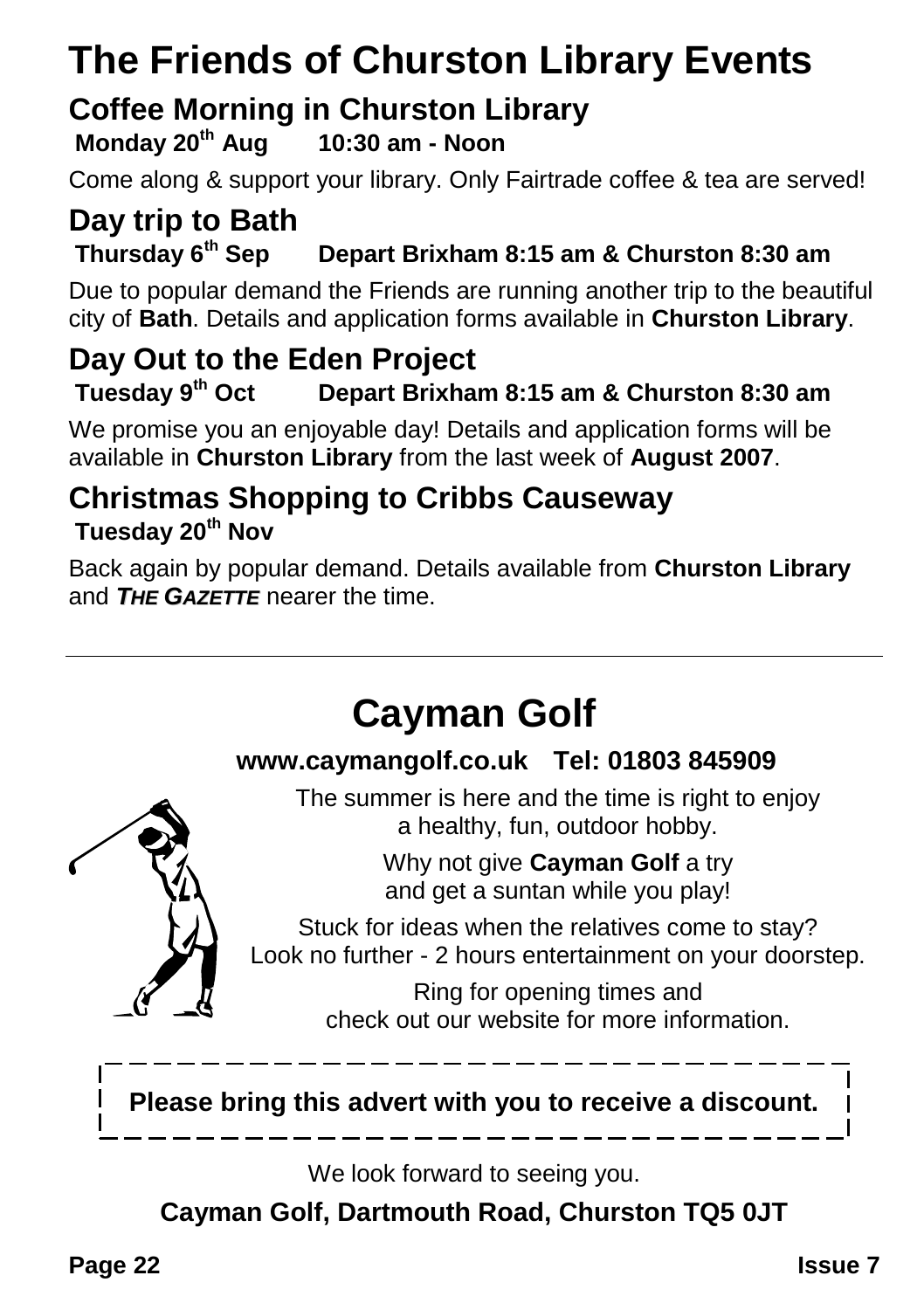## **Churston Ferrers Grammar School Services Available to the Local Community**

## **Wednesday Evening is Ladies Night**

### **6:00 - 6:45 pm 50+**

This class looks at basic movements that can also be done in your own home.

### **6:45 - 7:30 pm Beginners Aerobics**

This class utilises basic movements that are choreographed into a routine that is easy to pick up and fun.

### **7:30 - 8:30 pm Intermediates / Advanced**

This workout not only burns calories and keeps you fit, but tests the mind as well.

**Cost: £3.00 ~ 1st session free Starts Wed 1st August 2007**

### **Friday Evening is Sports Night**



**6:00 - 9:00 pm Table Tennis for all levels 6:00 - 9:00 pm Badminton for all levels on 3 indoor courts**



Groups or individuals are all welcome. Equipment is provided.

**Cost: £4.00 ~ 1st session free Starts Fri 3rd August 2007**

## **Monday to Friday Evening is Fitness Suite**

### **6:00 - 10:00 pm Fitness Suite**

The multi-function fitness suite has a wide variety of multi-gym, cardiovascular and resistance equipment. Catering for everyone from beginner or sports enthusiast, to sportsmen and women.





Our fitness suite is an excellent choice if you are looking to improve your lifestyle and stay fit & healthy. A friendly qualified fitness consultant is on hand to help you reach your goal.

Every member is entitled to a complimentary induction session where you will be shown how to use all the equipment and can ask questions about general well being and nutrition.

**Cost: £3.00 per session**

## **Contact Chris Harding 6:00 - 9:00 pm Monday to Friday on 07772 858135**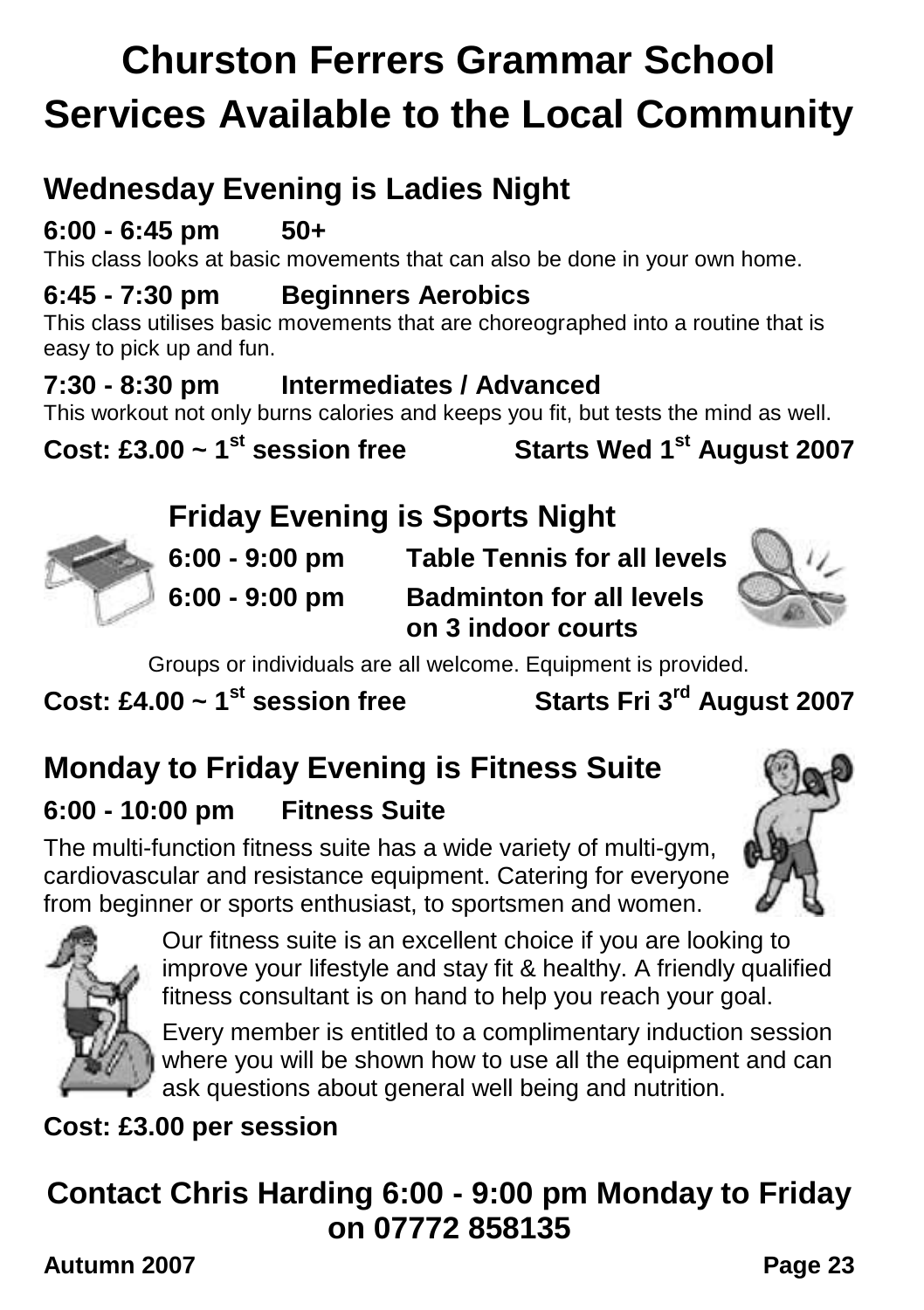# **Churston Golf Club**<br>www.churstongolf.com

### **Club washed into sea !**

News of the Club being washed into the sea over recent weeks with the prolonged heavy rain is exaggerated to say the least.

Although we have faired better than most of the country, rain has affected many competitions played in **June**. The **Gold Medal** and **Denison Cup** (the club championship trophies for both net and scratch) were reduced to **27** holes. Worthy winners **Rob Skornia** (scratch) and **Barry Bayley** (net) triumphed after much delay and suspension due to rain and a little thunder. By the way the best way to avoid being hit by lightening is to hold a 1 iron and point it straight into the sky; it's rumoured that not even God can hit a 1 iron! **Tony Criddle's Captain's Day** (7<sup>th</sup> July) will have been and gone by the time this goes to print, and I can only hope that the day is a great success and the weather behaves itself.

The **Ladies Captain**, **Mrs Angela Phillips** held her **Charity Team Event** at the end of June in aid of **"The Lodge" Cancer Support Centre**. This was a great day with **80** golfers enjoying a shotgun start competition, and **100** sitting down to a splendid seafood gala buffet. Jazz was playing in between times, and the Pimms reception went down very well. Just over **£4,000** was raised for this very worthwhile cause, suggesting again that the Club is keen to help those less fortunate than ourselves. The **R.N.L.I.** is the **Club Captain's Chosen Charity**, especially the *"train one save many"* initiative, and **Tony's Charity Day** will be held towards the end of **July**.

The Club continues to maintain its reputation for being an excellent venue for celebratory dinners, and just recently we have had a spate of weddings and conferences, which have added to the atmosphere of the Club.

Our **Board of Directors** made the bold step of relaxing our dress code in the Clubhouse. This new approach means that trainers and non-stressed or torn jeans are allowed. So if you belong to a **Club** or **Society** which needs a meeting venue or you feel you would like to be part of this new relaxed atmosphere we do still have a few **Social Member** vacancies available. Please ring me on **01803 842751**.

## **Sunday Lunch Summer Promotion**

**1 course £7.50 or main course with sweet and coffee £10.45**

If you have not tried it yet, you have missed a treat.

### **To make your reservations please phone 01803 844537**

**Non-members welcome.**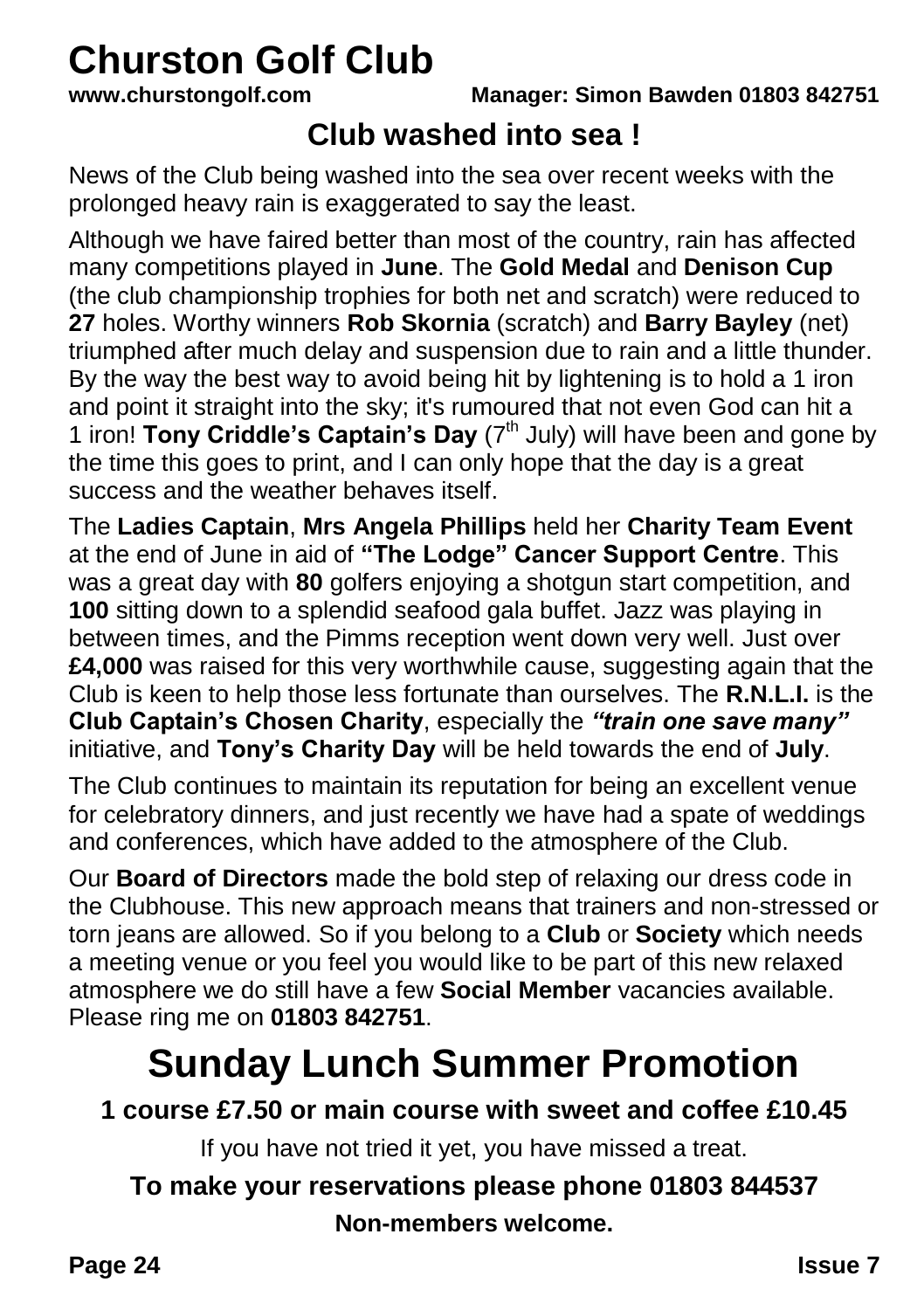## **Puppy Training & Socialisation Classes**



**Venues in Brixham, Totnes and Torquay.**

**Classes for puppies under 18 weeks, and for puppies 18 weeks to a year old.**

**One to one training is also available.**

Call: **Sara Davies** (Vet, behaviourist and trainer) Phone: **01803 859634** Mobile: **07855 424291**

## **CHIROPODY**

### *VICTORIA TOLCHARD BSc (Hons) SRCh MChS*

*at*

*B-Sharpe Salon 38 Middle Street Brixham*

*Corns & calluses : Ingrowing toenails : Long thick nails Dry cracked heels & ulcers : Fungal infections DIABETIC advice & treatment*

**For friendly treatment and advice, please call Victoria on 01803 857 828 or 07980 258 658**

**HOME VISITS can also be arranged**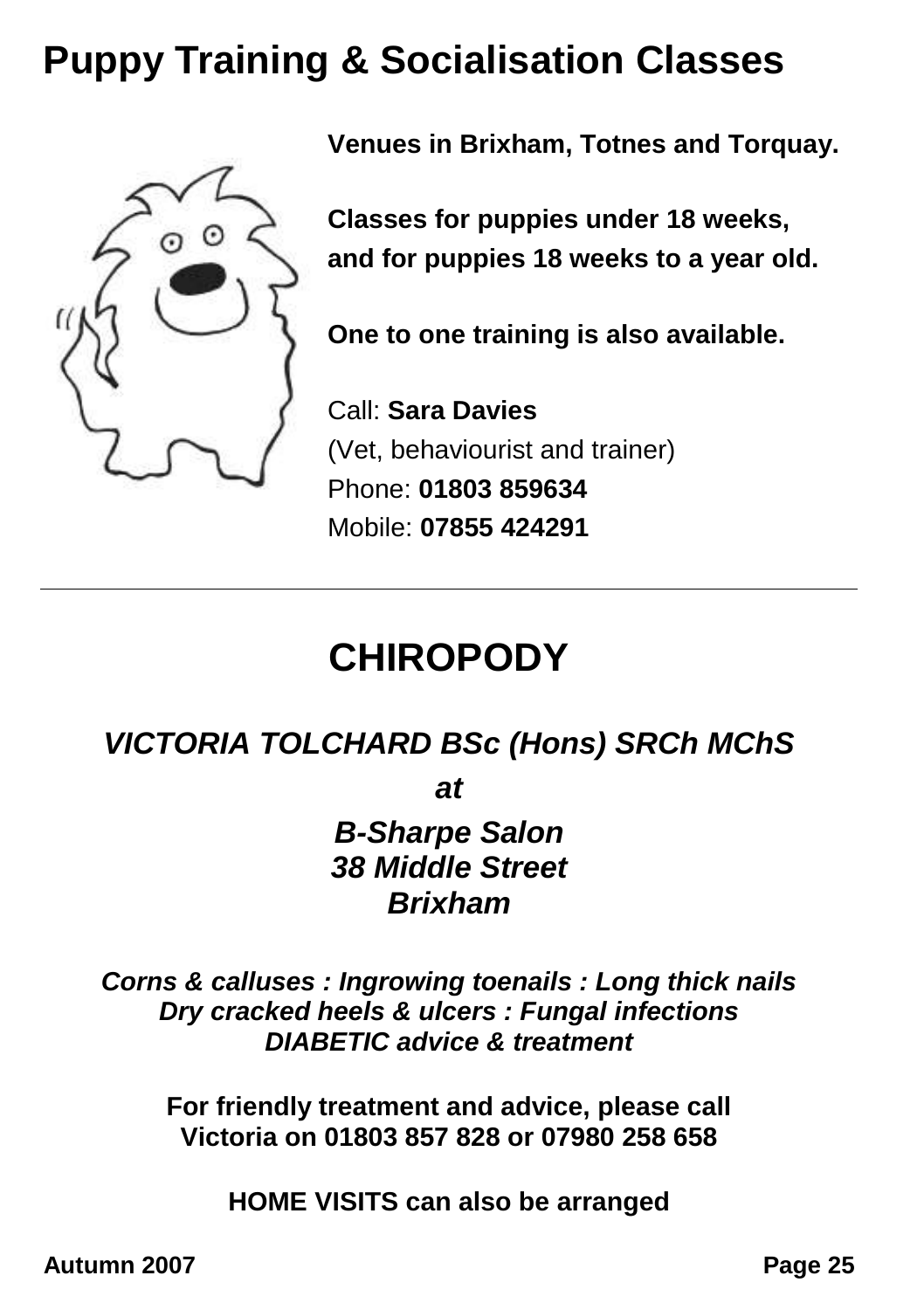### **Zahra Sugaring Practitioner in the Village** My name is **Jeanette Dempsey**, and I am a qualified sugaring practitioner working from my home in **Galmpton**. Have a hair free summer! Come and try a treatment **half price** for your first visit.  $\frac{1}{2}$  Leg  $\frac{2}{10}$  E4.50 Top Lip 62.50 Under Arm  $f3.00$ Eye-Brows £2.50 Bikini Line £3.00 Chin £3.00 The treatment is carried out with minimum discomfort and in relaxed comfortable surroundings. Please ring if any advice is needed. **Wayside, 26 Greenway Road, Galmpton 01803 842234**

## **Reflexology in Your Home**

**Enjoy the benefits of reflexology. These may include:**

- **Reduced stress**
- **Feelings of deep relaxation**
- **Increased energy levels**
- **Improved circulation**
- **Removal of impurities and toxins**
- **Stronger immune system**
- **Better sense of body balance and harmony**

**Jacquie Bayley Tel: 07779 552885** or **01803 844066**

**Galmpton based, fully qualified holistic therapist offering mobile reflexology treatments.**

## **Jacquie Bayley**

Member of the International Council of Holistic Therapists and the Federation of Holistic Therapists

If you would like to know more please call me on **01803 844066** or **07779 552885**

### **SPECIAL OFFER: 10% discount on first treatment with this advert**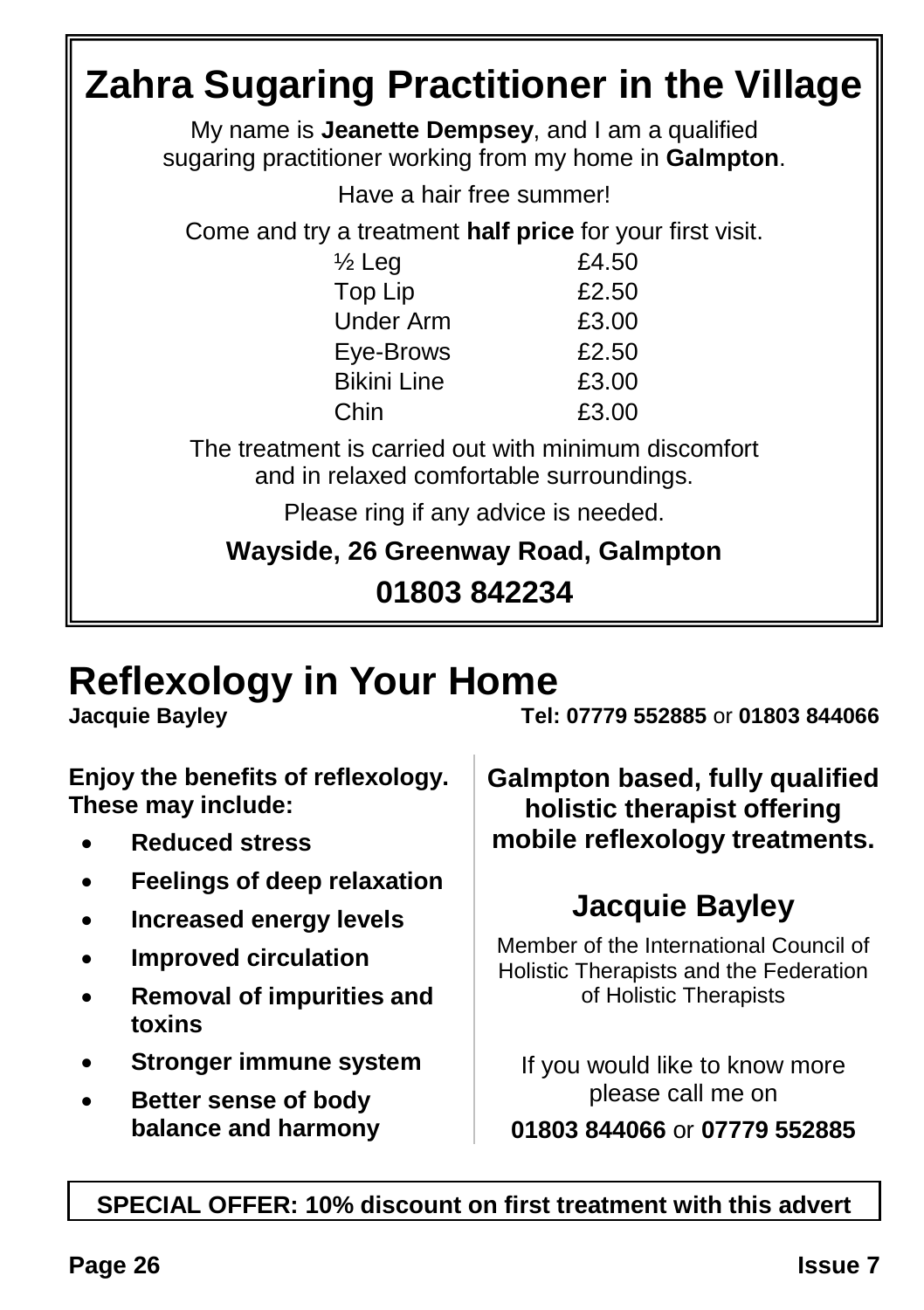# **Isabel Mayo ~ Professional Counselling**<br>Phone: 01803 842350<br>Website: www.jsabelmayocounselling.co

**Phone: 01803 842350 Website: www.isabelmayocounselling.com Mobile: 07980 806419 E-mail: enquiry@ isabelmayocounselling.com**

## *Safe • Personal • Professional*

## **How can counselling help?**

We can all experience emotional and psychological difficulties at various times in our lives. It can often help to talk through worries and concerns with someone who is outside of the situation.

I often liken counselling to a voyage of exploration and discovery, but it is important that this voyage is also one of safety and support – for people to feel able to talk freely and at their own pace and depth.

I offer short and long term counselling for relationship issues, stress and anxiety, depression, bereavement, loss and other life issues.

I am committed to a sensitive, non-judgmental and respectful approach to help people find their own way through life's changes.

My practice is based in **Churston**, in a private and tranquil location, and I offer a **free initial session** without obligation. This enables people to find out more about me, and the way I work, and also to ask any questions they may have.

As *Member of the British Association of Counselling & Psychotherapy* I adhere to the BACP Ethical Framework for Good Practice in Counselling and Psychotherapy and am subject to its professional conduct procedure.

I have over 30 years experience working with people of all ages in various health and social care settings. In addition to my private practice, I work as a counsellor in the *NHS*, and I am a member of the *Rowcroft Hospice Bereavement Support Team*.

**To find out more please contact me by phone or email, or visit my website.**

**Bascombe Road, Churston, Brixham, Devon TQ5 0JW**

Isabel Mayo MBACP ADV. DIP. COUNSELLING. DIP. COT

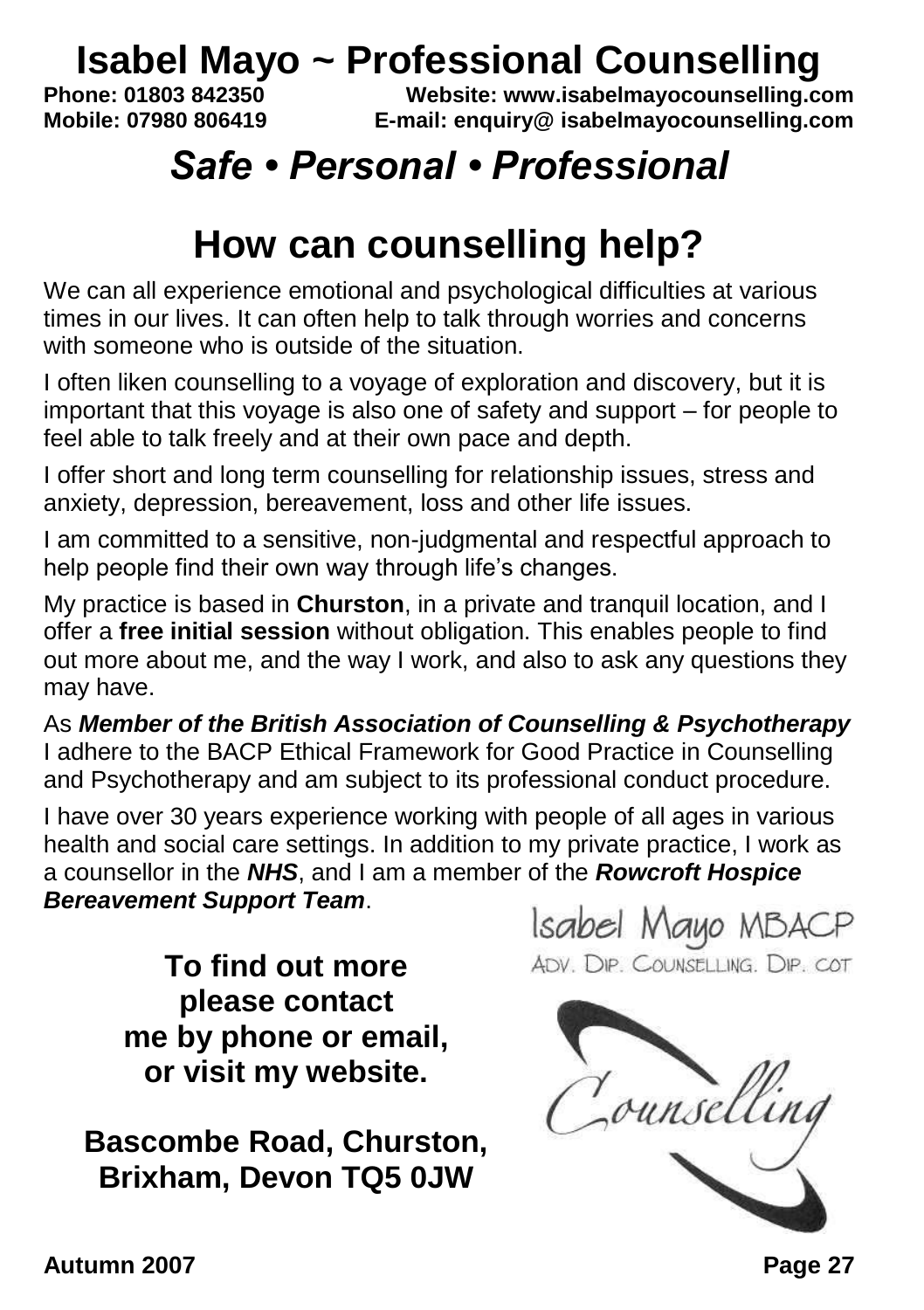## *ALL YOU HAVE TO DO IS RELAX!*

*HOLISTIC THERAPY BY SUE*

| <b>FULL BODY MASSAGE</b> | £16 |
|--------------------------|-----|
| AROMATHERAPY             | £18 |
| <b>REFLEXOLOGY</b>       | £18 |

The least you can expect - 1 hours total relaxation!

The most you can expect - Ask my clients! They tell me they feel better than ever before!

### **MANICURE & PEDICURE ALSO AVAILABLE from £10**

SHOW SOMEONE YOU REALLY CARE WITH A GIFT VOUCHER

Phone: 01803 521773

Mobile: 07772 056872

E-mail: enquiries@sue-therapy.co.uk

**Evening and Weekend appointments available. On site parking. The Therapy Room at Dalmary, 21 Garfield Road, Paignton.**

20% OFF YOUR FIRST TREATMENT WITH THIS ADVERT

## **Local Homeopath**

My name is **Sue Creaton** and I am a registered Homeopath.

I qualified in 1999 and completed a postgraduate course in 2000.

I moved to Broadsands from Paignton town centre in 2004.

I work from home and also do home visits.

Homeopathy is a safe and gentle form of medicine, which treats the whole person. Homeopathy is effective in treating acute problems such as recovery from surgery, dental procedures, and colds and flu. It is also effective in treating emotional problems such as grief, traumas, and stress as well as more chronic medical conditions.

If you would like to know more please visit my website

### **www.homeopathydevon.co.uk**

or telephone me on

## **01803 843858**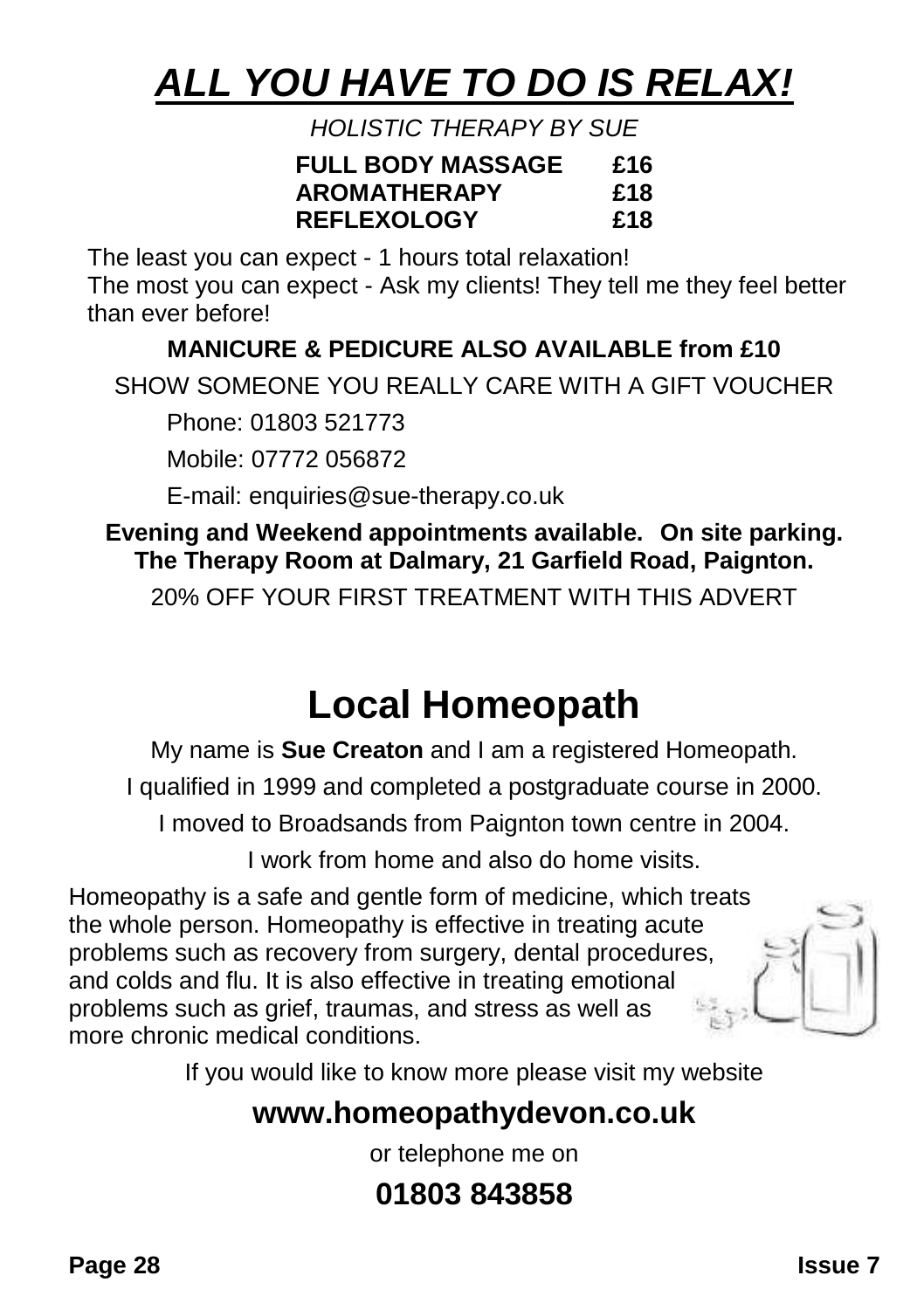## **Roger Richards Solicitors**

**www.rogerrichards.co.uk**

**10 Churston Broadway, Dartmouth Road, Paignton TQ4 6LE 01803 845191 10a Bolton Street** *'Drop-in-Centre'***, Brixham TQ5 9DE 01803 854123**

## **Enduring Powers of Attorney**

From the 1<sup>st</sup> of October the Government were proposing to bring into force the new **Power of Attorney** regime.

Sadly, they were not able to bring into force the statutory rules, so have put back the commencement date to later in the year.

Under the new rules it will be necessary to have two powers of attorney: one for welfare matters and another for financial matters.

### **New Regime Will Be More Expensive**

This in itself will make **Powers of Attorney** much more expensive to bring into effect. It is thought that the costs could be in the region of **£400** per person!

However, until the new system does come into force, the old style power under the *Powers of Attorneys Act 1985* will still be able to be made, and these will be allowed to continue after the new regime.

**Powers of Attorney** under the **1985 Act** can be made in anticipation of their need and filed away until needed.

### **Act Now In Anticipation**

It is surprising how essential **Powers of Attorney** are, especially as we get older and perhaps more infirm.

The maker can revoke them at any time, but until then they allow their actions to be carried out by their attorney.

Such things as dealing with the **Council** or the **Bank** can be given over to a son or daughter, or an advisor.

They are as essential nowadays as a **Will**.

The advice that must be given is to prepare your **Powers of Attorney** now before the system changes.

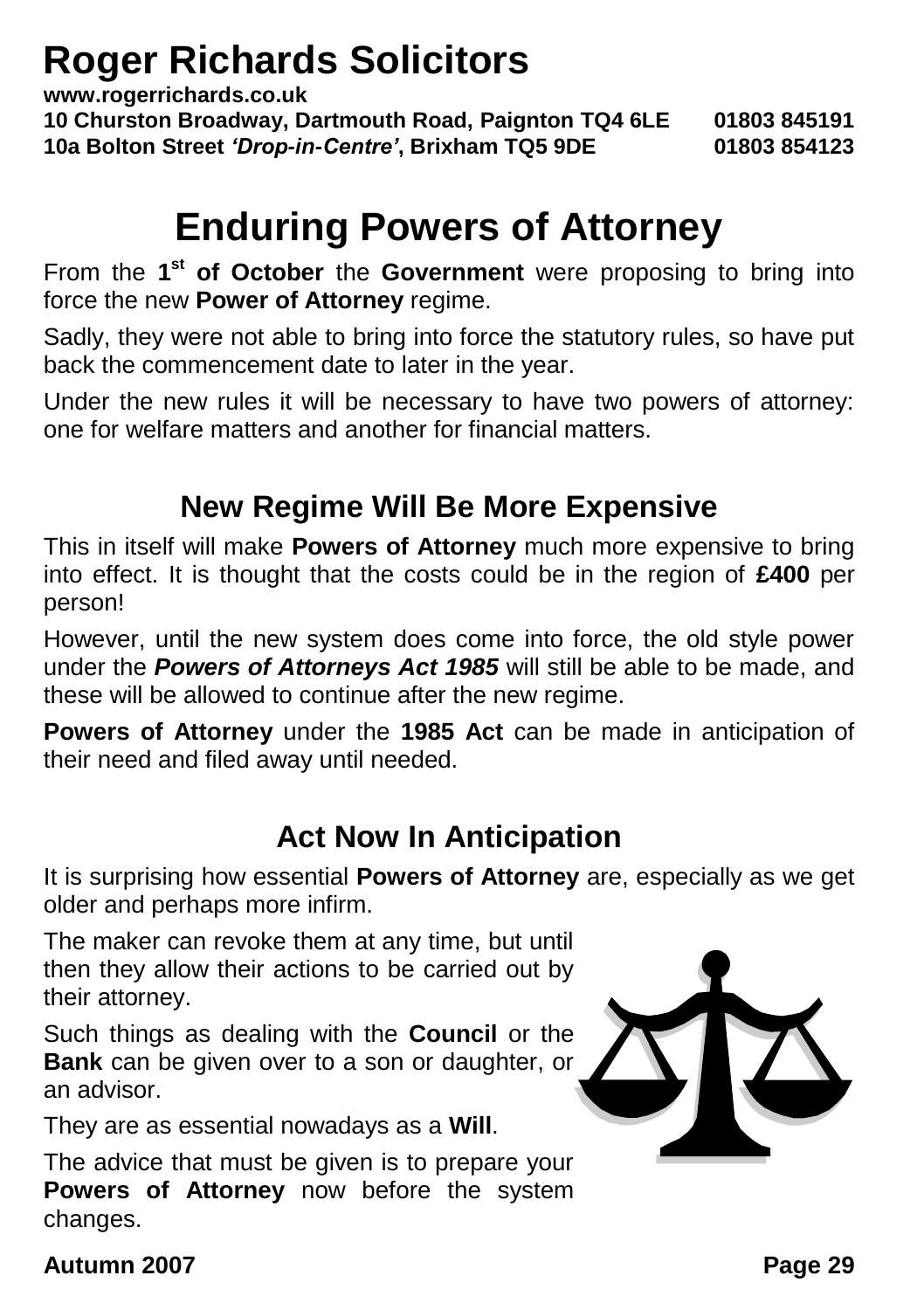## **Flavel Chapel Newsletter**

**Elders: Colin Thompson 01803 664059 Walford Catling 01803 559040**

Written by Colin Thompson **Village Contact 01803 843446**

## **An Eventful Time**

The last few months have been eventful for members and friends of Flavel Chapel.

## **176th Church Anniversary**

Our **Anniversary Services** over the weekend of 12<sup>th</sup> and 13<sup>th</sup> May were conducted by our old friend Rev. Hywel Roberts from Penzance, who spoke on the vital issues of how important it is to be assured that one is a *True Christian: 2 Peter 1: 10 /11*.

It was good to welcome friends from other churches who joined us in our thanks to God for His kindnesses to us during this last year.

Following our service of worship in the main building we all enjoyed tea in the Flavel Chapel Hall.

## **Buildings**

Structurally we have seen the completion of the renovations to the Hall.

The outside of the premises has been painted, with new windows and guttering, thus tidying up a neglected corner of The Roundings and hopefully adding to its aura!

## **Pilgrim Homes**

A large portion of land in South Devon has recently been donated to **Pilgrim Homes**, which is a National Charity providing and owning some eight homes throughout the UK.

These homes are for the residence of elderly Christians to spend their latter days in comfort, care, and acceptable surroundings.

It is proposed to build a sizeable home on this new land, in due course, providing self-owned flats and residential care for up to 100 Christians.

As a result, a South West Auxiliary of this Charity has been formed.

Two of our officers have taken an administrative role in order to co-ordinate the land interest with the national and financial requirements of this notable Charity, together with meetings for prayer for the success of the venture and the welfare of the Charity.

 $\sim$  ~ ~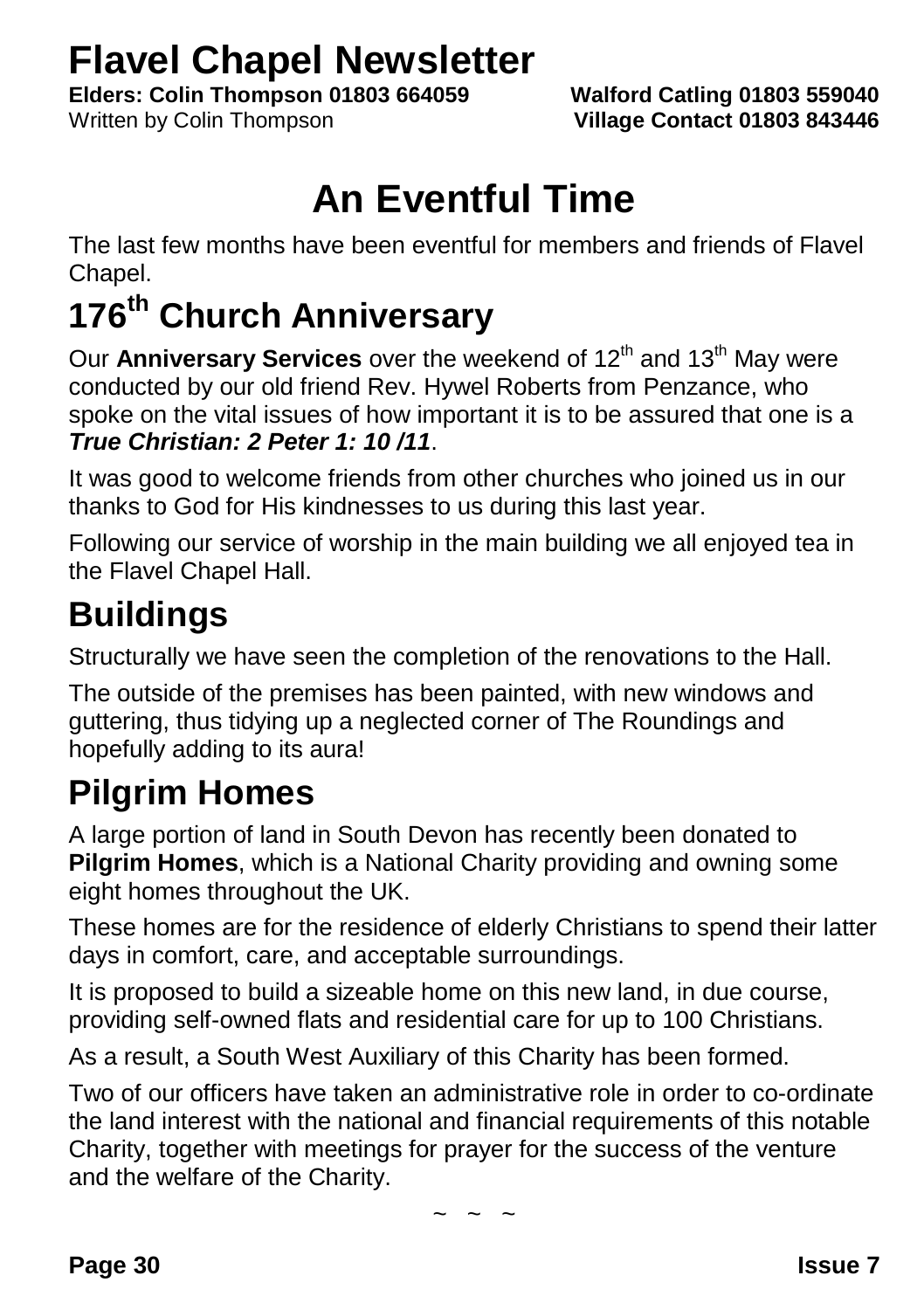# **Parish of St Mary the Virgin, Churston**<br>Rev.lan Blyde, Vicar

**Rev Ian Blyde, Vicar Bob Bowling, Churchwarden Tel: 01803 850469**

## **From the Vicarage**

## **"RELIGION IS BORING AND SHOULD BE ABOLISHED"**

**Do you agree?**

### **Give reasons for your opinion, showing you have considered another point of view.**

### **In your answer you should refer to Christianity.**

This is typical of the sort of question many of our young people have been faced with recently in GCSE examinations. I wonder though, if it's not also the question that we all, Church members and non-attendees, should ask ourselves every once in a while.

If religion is boring then there is a real problem of communication, because religion of whatever faith is all about how and why we live, and what if anything awaits us after this life. Jesus once told his followers that he had come to bring them life in all its fullness, which does not sound like a recipe for boredom.

There could be another way of looking at this though; those of us who are *"religious"* could make religion seem boring. What a terrible thought that is. It would be like breaking the commandment about taking the Lord's name in vain. (We are claiming his authority for something he would not approve of). Surely we don't want to do that.

Maybe it's just the worship bit that people say is boring. After all, who wants to get up at silly o'clock on a Sunday morning to have a tiny wafer of bread and a sip of wine? I must admit, if that were how I thought of things, I would not be rushing to church. Perhaps the problem is one of understanding. If this is the case then the way to solve this problem is to encourage people to come to church, see, hear, and learn what it's about, and form their own judgement then.

If you are one of those who agreed with my quote at the top of the page, can I challenge you to come and share what we do on a Sunday? If after investigation you still find it boring, help us to improve things, because we are a pilgrim people still working our way towards God's Kingdom. We don't know all the answers yet, but with your help maybe we can move a little further down the road, and we can travel together in making some new discoveries about our world, and ourselves, and about God; and that should be anything but boring.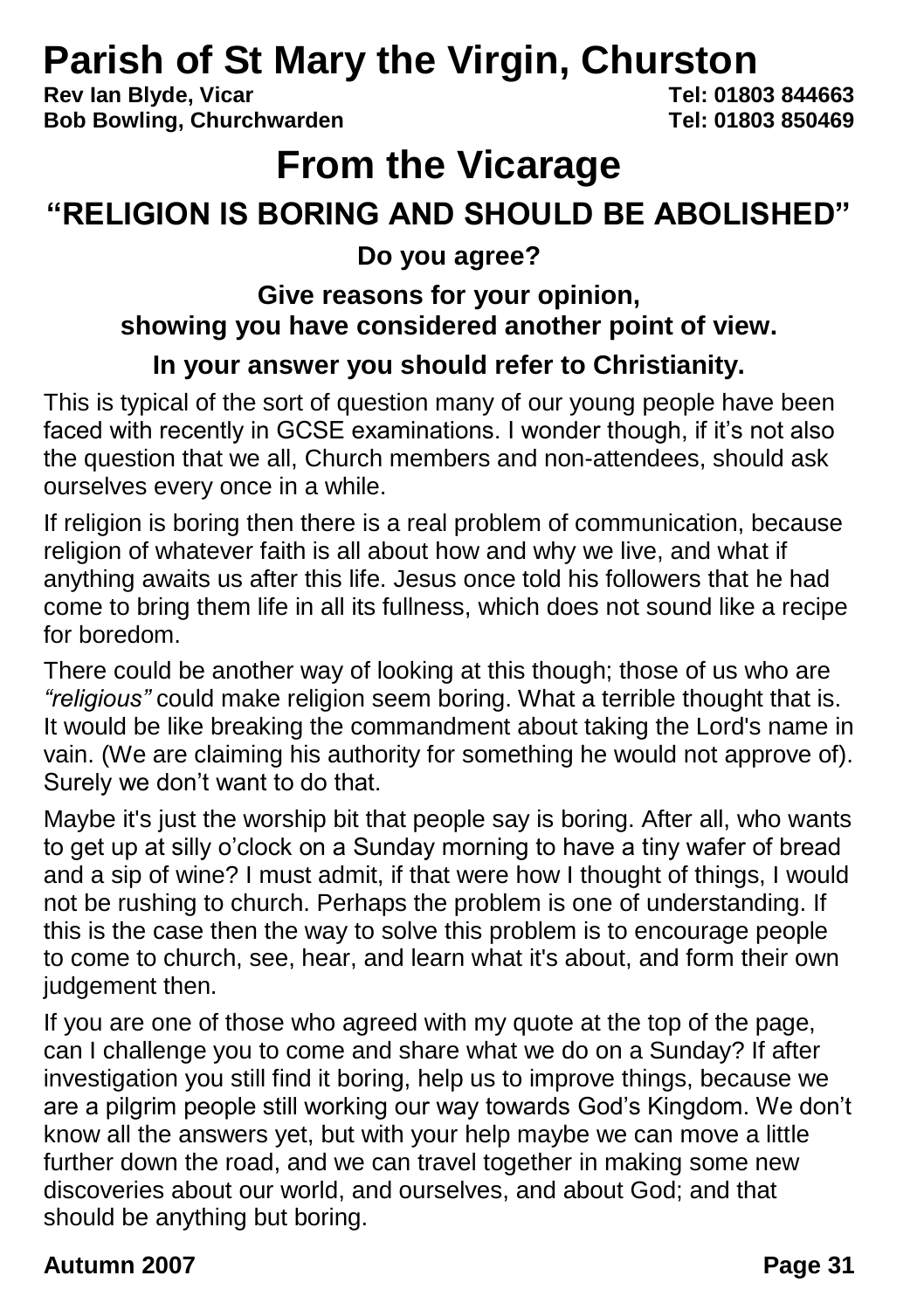

**Page 32 Issue 7 Eric Lloyd & Co Estate Agents have kindly sponsored this page**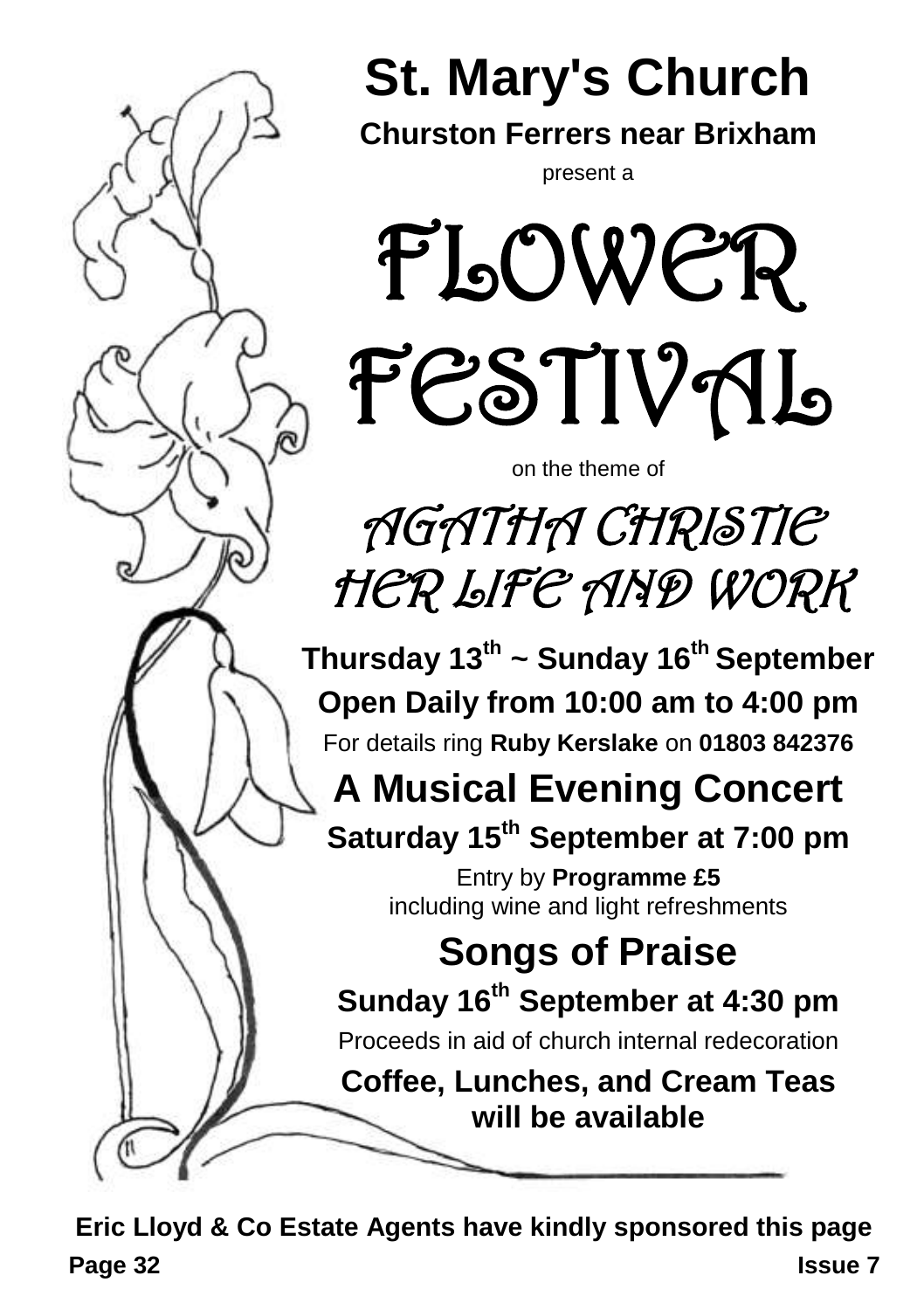

# **ESTATE AGENTS**

### **6 CHURSTON BROADWAY, BROADSANDS, PAIGNTON. Tel: 01803 844466 E-mail: Churston@ericlloyd.co.uk.**

## **MARKET UP-DATE**

**June 1st 2007** will go down in the history of **Estate Agency** as the day nothing happened! It was supposed to have been the date when compulsory Home Information Packs were introduced to transform the buying and selling process. However in late May the implementation was delayed and amended, after months of the industry being told there will be no U-turn!

There is now much confusion over what is going to happen next. However, new regulations have been published, which inform us that the new **Home Information Packs** will be introduced on **1 st August 2007**, but at that time only for properties with four or more bedrooms. The scheme will then be rolled out to cover the whole market in an, as yet, unannounced timetable. The main plank of the legislation now seems to be focused on the provision of **Energy Performance Certificates**, and it was the lack of **Home Energy Inspectors** that has caused the delay.

**Eric Lloyd & Co** were ready for the **1 st June** and will be ready again for the **1 st August**!

Despite this uncertainty both of our offices have been extremely busy with record sales for the first six months of 2007. As a result of this unprecedented demand our **Churston** office now urgently requires both bungalows and houses in **Galmpton** and **Churston**.

If you are thinking of moving this summer please give **Rachel Cowls** or **Sandra Harmer** a ring on **01803 844466** to arrange your free and without obligation marketing consultation.

## **VISIT OUR WEBSITE: www.ericlloyd.co.uk**

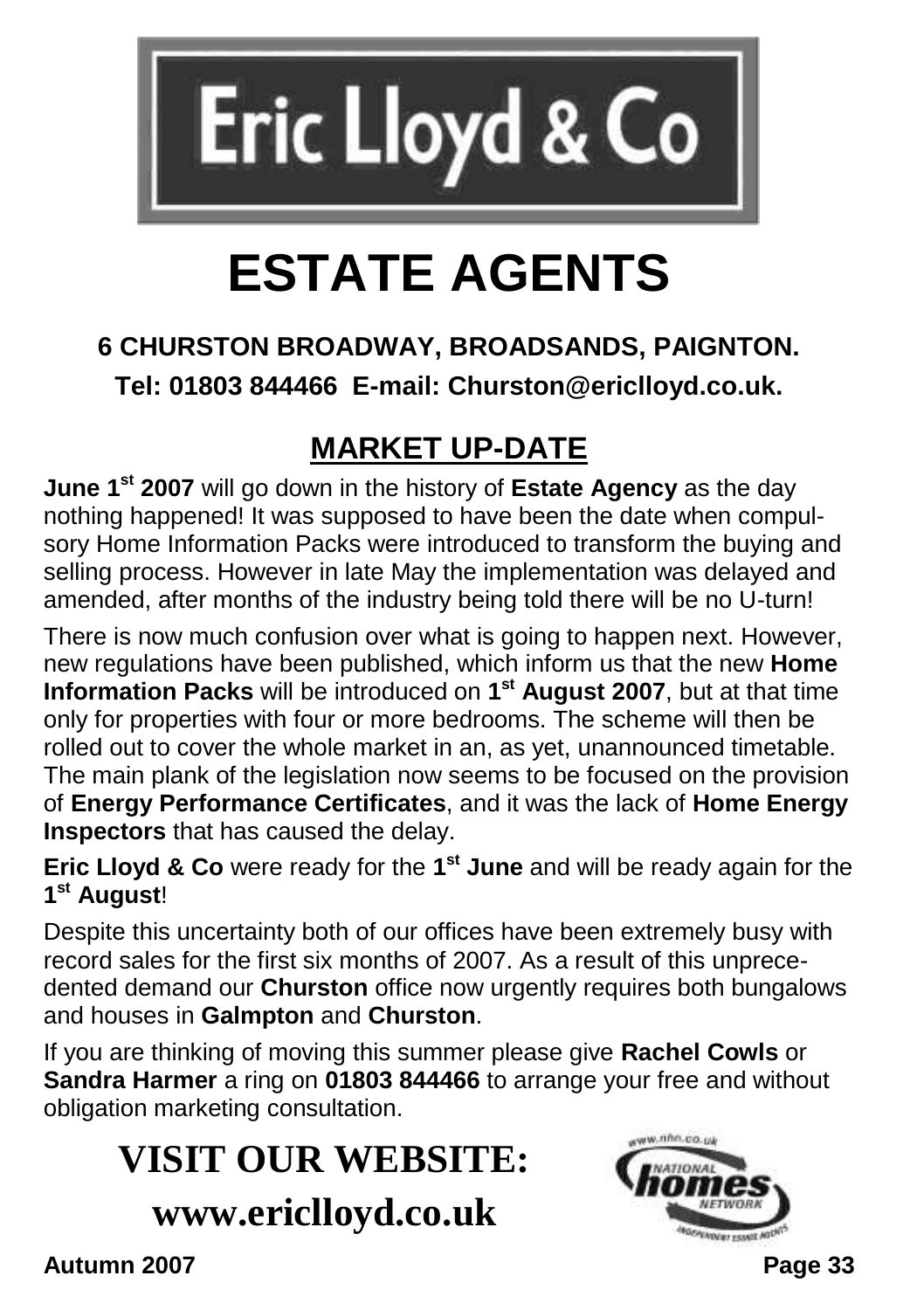## **The White Horse Hotel**

**www.thewhitehorsehotel.co.uk (01803) 842381**

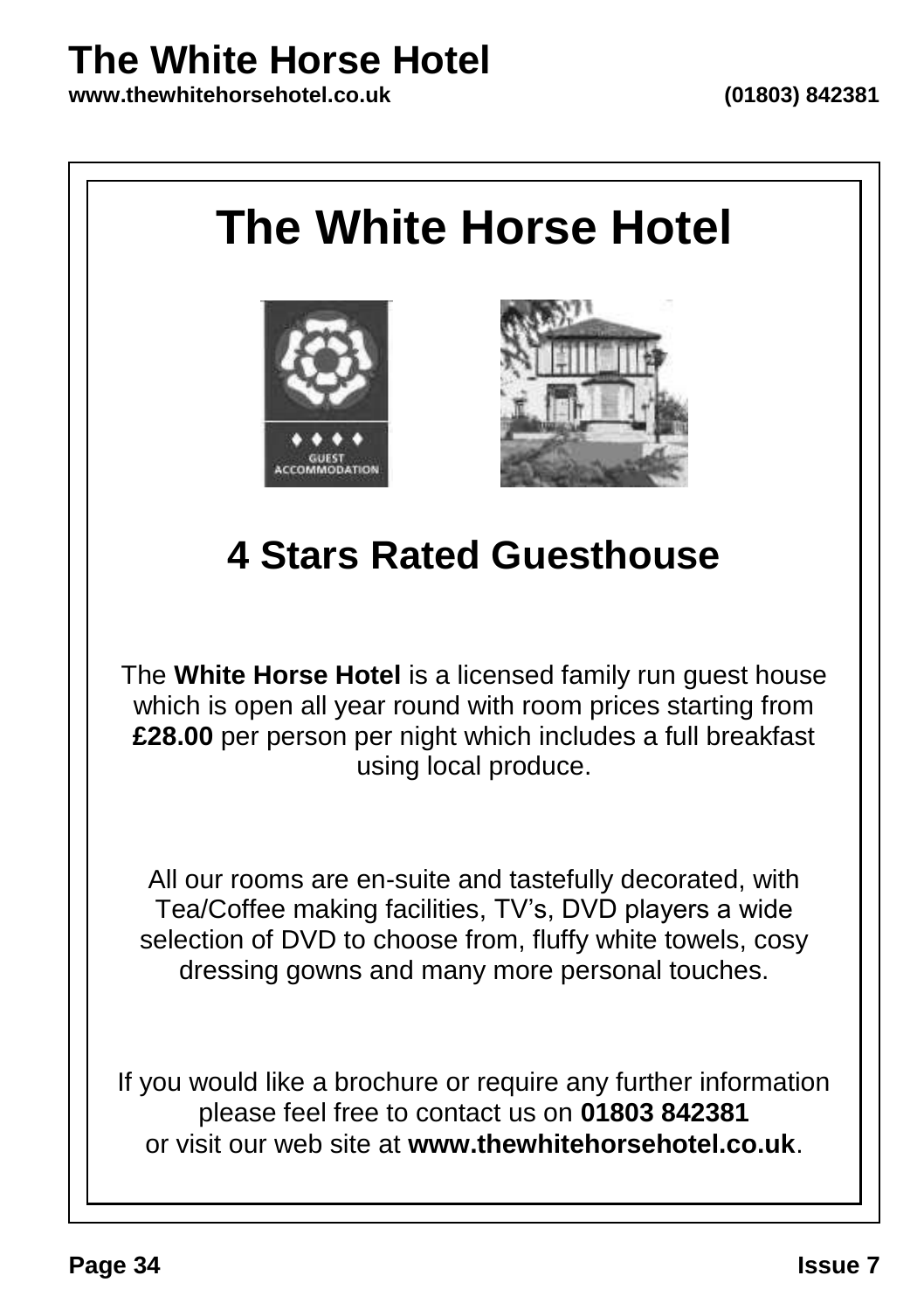



When you decide to build, let gap design it for you. Contact us at

### **01803 843994**

### **www.gaparchitect.co.uk**

## **LOOK!**

Short of room at home for visitors? Why not use our fully self-contained chalet, which sleeps 4/5 in **Galmpton**, complete with parking. Available all year round, and at very good rates. Call **01803 843994** for more details.



## **Galmpton Touring Park**

**Year Round Self-Catering in Galmpton.**

*Comfortable accommodation for friends & relations visiting the area.*

We have **2 Cottages**, which accommodate families of 3 to 4, and **2 Studios**, which are suitable for couples, available for holiday lets throughout the year. All are equipped and maintained to a high standard and some are disabled friendly. (Sorry no pets accepted.)

*Short Breaks (minimum 2 nights) possible during the winter and at short notice during busy times.*

Our **Touring Park** is open for families and couples visiting in caravans, motor homes, and tents, from **Easter until the end of September**.

**Touring Park Telephone: 01803 842066 Self-Catering www.galmptontouringpark.co.uk www.gtpcottages.co.uk**

*Chris, Pam & Guy Collins*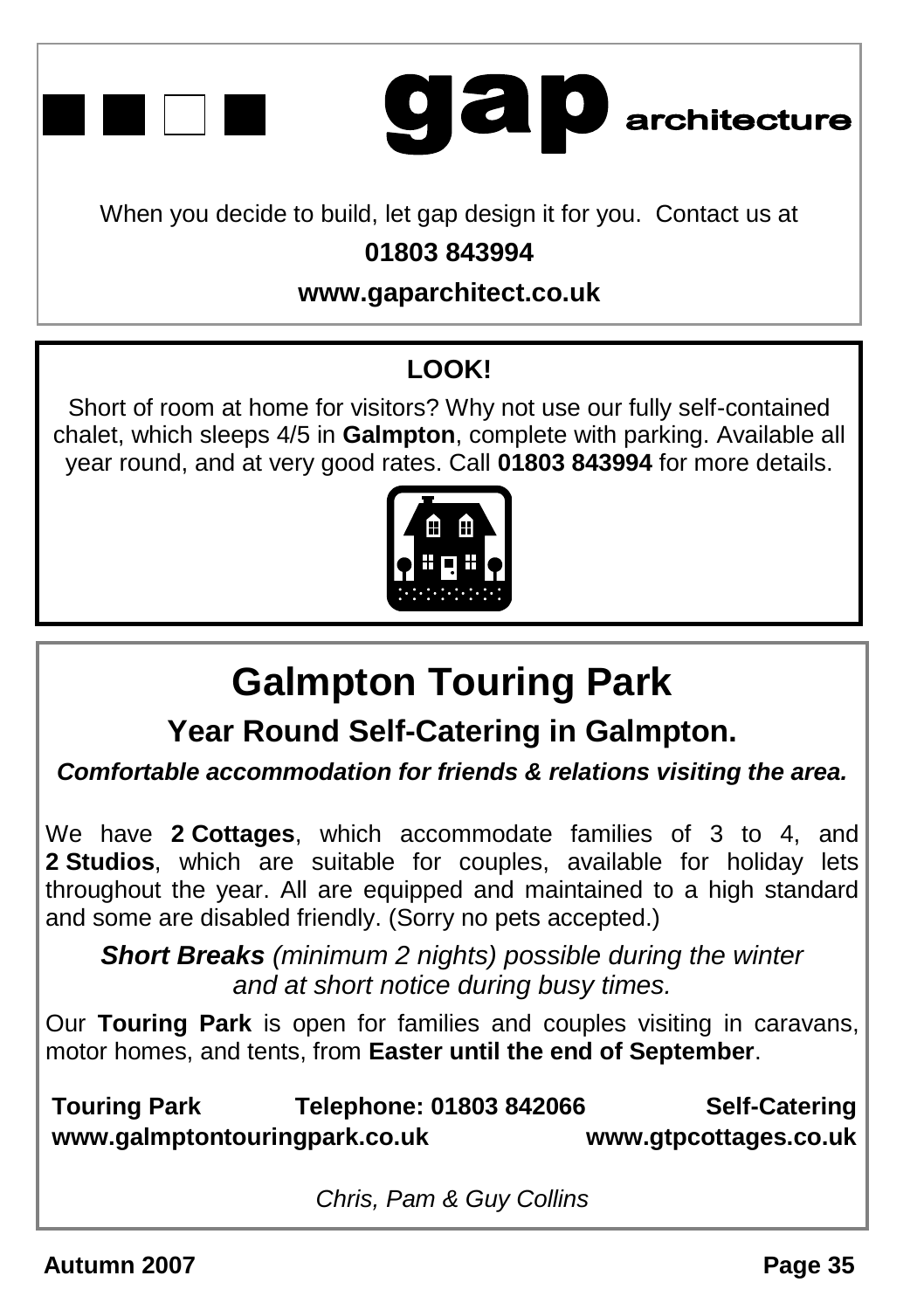# **Bradleys Estate Agents**<br>ate-agents.co.uk<br>Paignton Office 01803 557155

**www.bradlevs-estate-agents.co.uk** 

## **Would you like to discover the true value of** *YOUR* **home? Contact your local Bradleys office today. Paignton Office 01803 557155**

**The West County's largest independent Estate Agent with 44 offices covering Devon, Cornwall & Somerset**



## **Offering the Complete Property Service**

- Estate Agents Commercial Auctions Conveyancing Home Insurance
	- International Land & New Homes Rentals Chartered Surveyors
		- Marine & Country Independent Financial & Mortgage Advice

## **www.bradleys-estate-agents.co.uk**



**Bradleys Estate Agents sponsor Galmpton United Junior FC.** The club report by Jon Williams & Paul Smith will return in the next edition.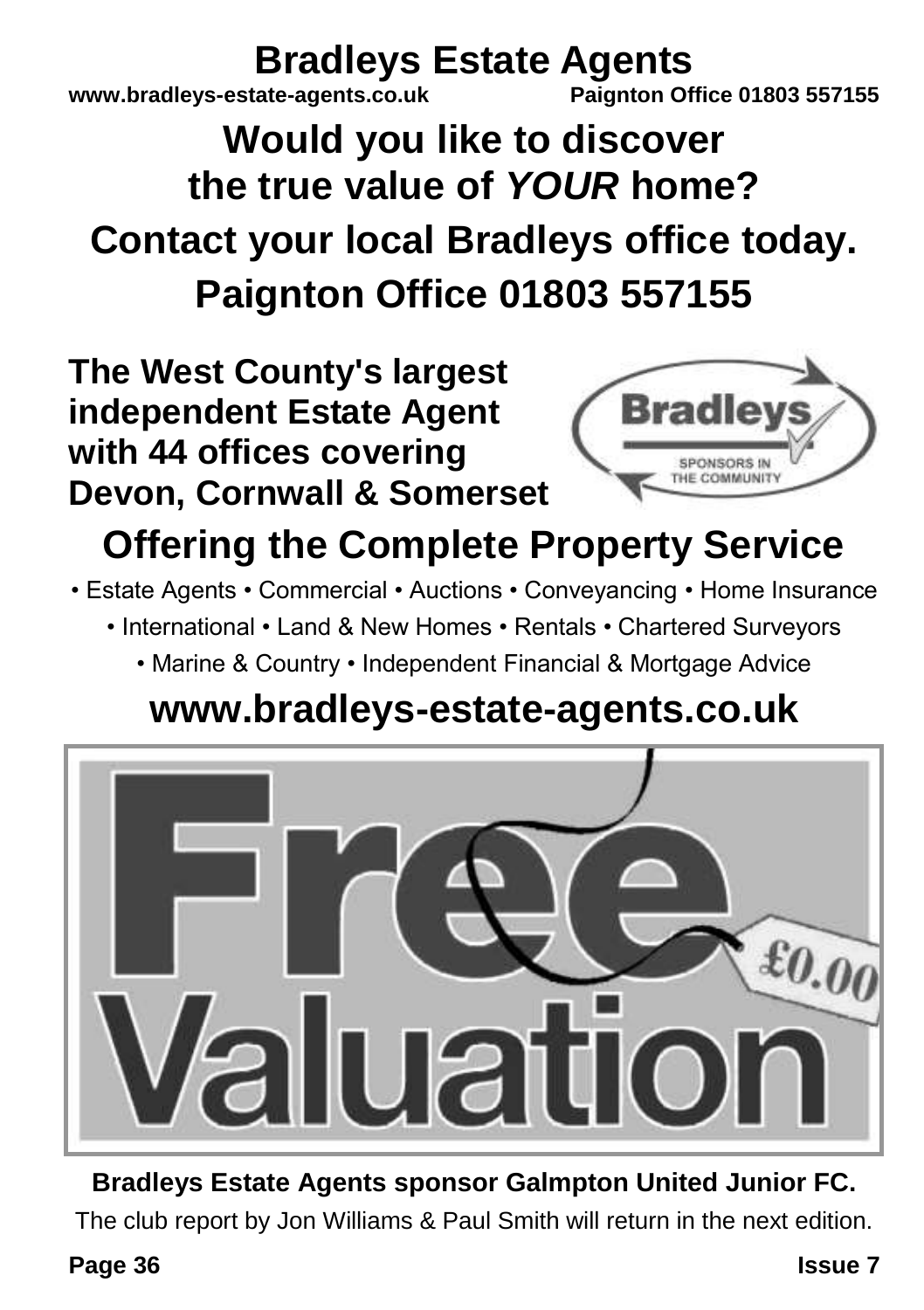

Garden Maintenance & Tree Surgery Hedge Trimming Lawn Cutting, Turfing Weeding & Leaf Removal Fencing & Decking Gravel Work & Wood Chipping, Weed Matting etc Garden Waste Removal or Composted on Site No Job Too Big or Small Contract or one off jobs welcomed

# Ring Stuart for a Free Quote on 01803 400262 or 07795 243519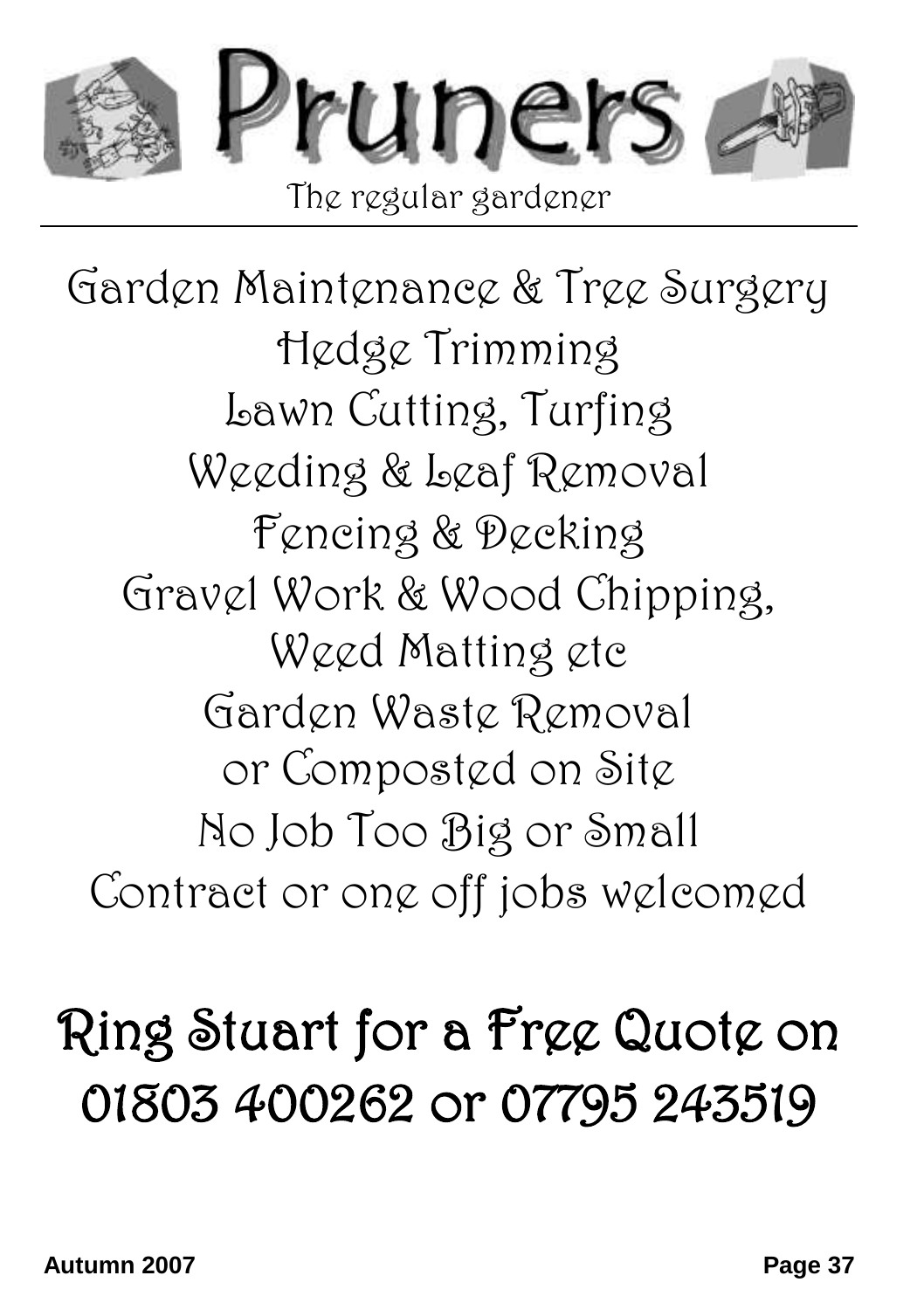# **"Outshine" Window Cleaning**



We are a small friendly company established in 1987 based in Galmpton. We are reliable, trustworthy and above all honest.

Please allow us to provide you a no obligation quotation for your window cleaning – it may be more affordable than you think.

We are able to clean a variety of windows, including leaded, and can give you a competitive quote for emptying of guttering, or fascia and PVC wash-downs.

**The company now provides new up-to-date technology with the advanced "***Reach and Wash***" pole system, taking us to new heights. Windows and conservatory roofs, previously inaccessible, can now be quoted.**

**We cover Brixham, Broadsands, Churston, Galmpton and Waddeton.**

|                                 | <b>Please call David Hill</b>              | Home:   |  | 01803846263  |  |  |
|---------------------------------|--------------------------------------------|---------|--|--------------|--|--|
| E-mail:                         | davidhill11@supanet.com                    | Mobile: |  | 07866 465118 |  |  |
|                                 |                                            |         |  |              |  |  |
|                                 |                                            |         |  |              |  |  |
|                                 |                                            |         |  |              |  |  |
| <b>Kathryn Protheroe</b>        |                                            |         |  |              |  |  |
| <b>Hand Made Curtains &amp;</b> |                                            |         |  |              |  |  |
| <b>Soft Furnishings</b>         |                                            |         |  |              |  |  |
| <b>Made to Measure</b>          |                                            |         |  |              |  |  |
|                                 | <b>Fabrics - Blinds - Tracks - Poles</b>   |         |  |              |  |  |
|                                 | Tel: 01803 863752                          |         |  |              |  |  |
|                                 | <b>Please call for a home consultation</b> |         |  |              |  |  |
|                                 | Fitting service also available             |         |  |              |  |  |
|                                 |                                            |         |  |              |  |  |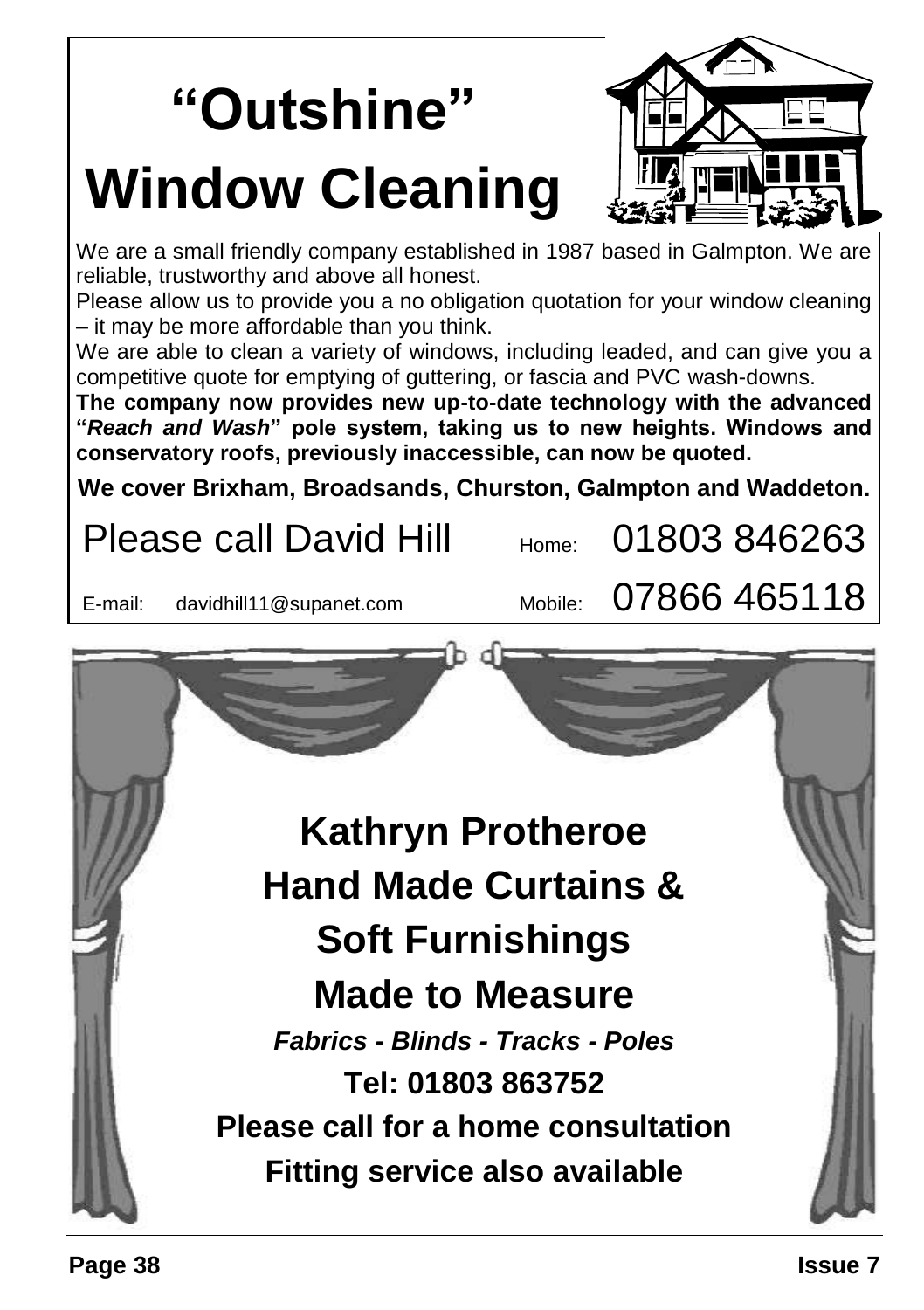



*Heating & Plumbing*

TELEPHONE: **01803 845 640**

WEBSITE: www.bancroftsheating.co.uk EMAIL: info@bancroftsheating.co.uk

## **SPECIALISING IN CENTRAL HEATING GAS ▪ OIL ▪ LPG FULL SYSTEMS OR BOILER REPLACEMENTS**

**Anyone aged 60 years or over, without an operable heating system, is eligible for a government voucher worth £300 towards a new central heating boiler.**

## **If you would like more details please call our office on 01803 845 640 or, call the Warm Front Heating Rebate Scheme direct on 0800 316 2808 to apply for your voucher.**

## **We would be pleased to offer you a free, no obligation, quotation.**

Proprietors: **Paul Bancroft & Allan Bancroft** • VAT reg. 692 6154 14 25, Gibson Gardens, Paignton, TQ4 7AJ